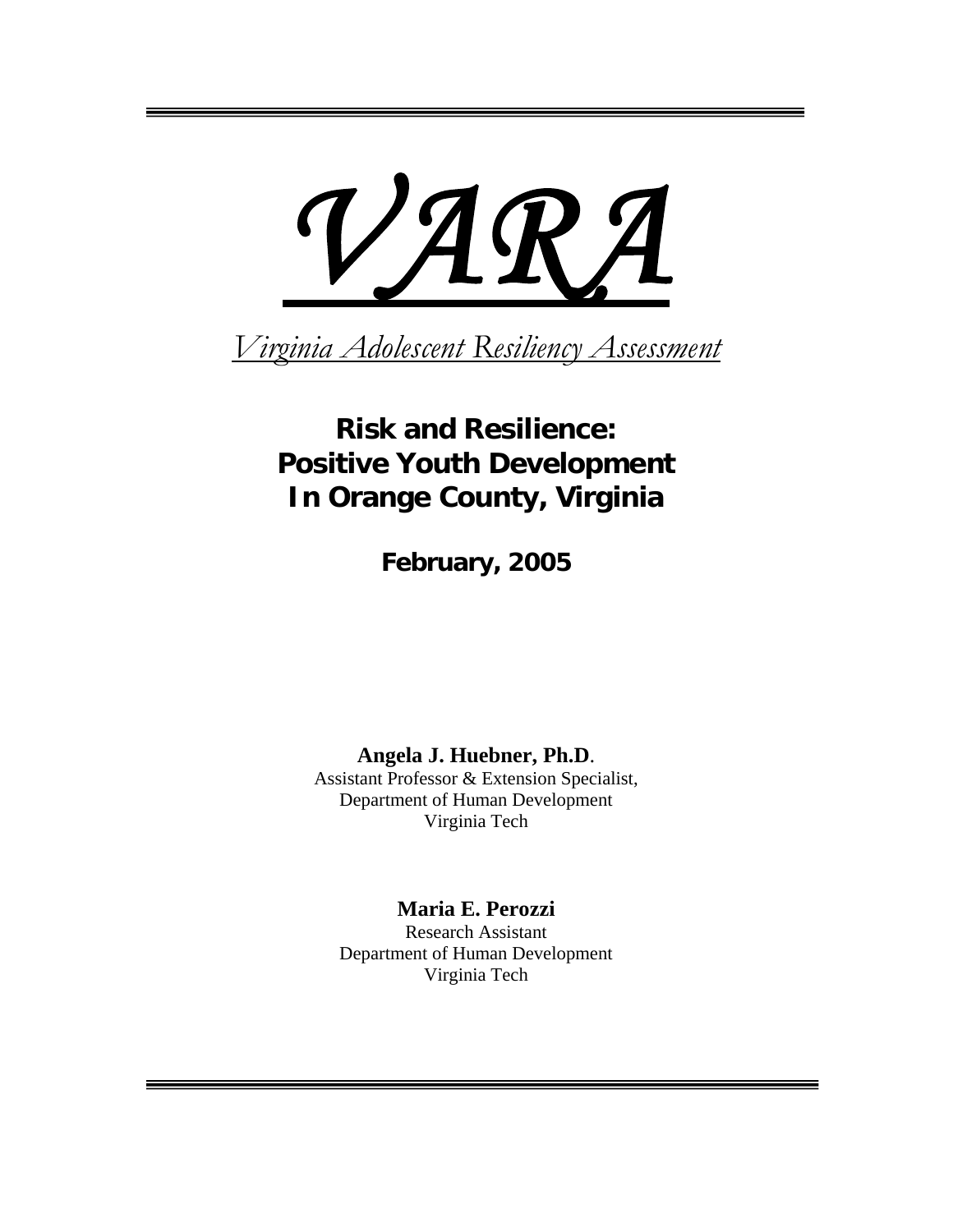# **TABLE OF CONTENTS**

#### **Section Page**

|            | Table of Contents                                         | $\mathbf{i}$   |
|------------|-----------------------------------------------------------|----------------|
| I.         | Introduction                                              | 1              |
| Π.         | Administration of the Orange County V.A.R.A.              | $\overline{4}$ |
| III.       | Characteristics of Orange County teens and their families | 6              |
| IV.        | How Orange County teens spend their time                  | 8              |
| V.         | Personal safety and violence                              | 10             |
|            | Automobile safety                                         | 10             |
|            | Weapon carrying                                           | 10             |
|            | Violence                                                  | 10             |
| VI.        | Mental health issues                                      | 12             |
|            | Depression                                                | 12             |
|            | Suicide                                                   | 13             |
|            | Teen worries                                              | 15             |
|            | Coping methods                                            | 16             |
| VII.       | Alcohol, tobacco, and drug use                            | 17             |
|            | Alcohol use                                               | 18             |
|            | Occurrence of heavy drinking                              | 18             |
|            | Tobacco use                                               | 18             |
|            | Other drugs                                               | 19             |
| VIII.      | Diet and exercise                                         | 21             |
|            | Exercise                                                  | 21             |
|            | Team sports                                               | 22             |
| IX.        | Perception of community, school, and friends              | 23             |
|            | Perceptions of school                                     | 23             |
|            | <b>Educational</b> plans                                  | 24             |
|            | Friends                                                   | 25             |
|            | Friends and delinquency                                   | 26             |
|            | Community attitudes                                       | 27             |
|            | Community activities                                      | 27             |
| X.         | Parent-teen relations                                     | 29             |
|            | Communicating with parents about problems                 | 29             |
|            | Decision-making                                           | 29             |
|            | Parental monitoring                                       | 29             |
|            | Perception of Parental Values                             | 30             |
| XI.        | Sexuality                                                 | 31             |
|            | Contraception                                             | 32             |
|            | Communication                                             | 32             |
|            | Perceptions of the reasons teens do and                   |                |
|            | do not engage in sexual intercourse                       | 32             |
| XII.       | Survey development, reliability, and validity             | 34             |
| References |                                                           | 36             |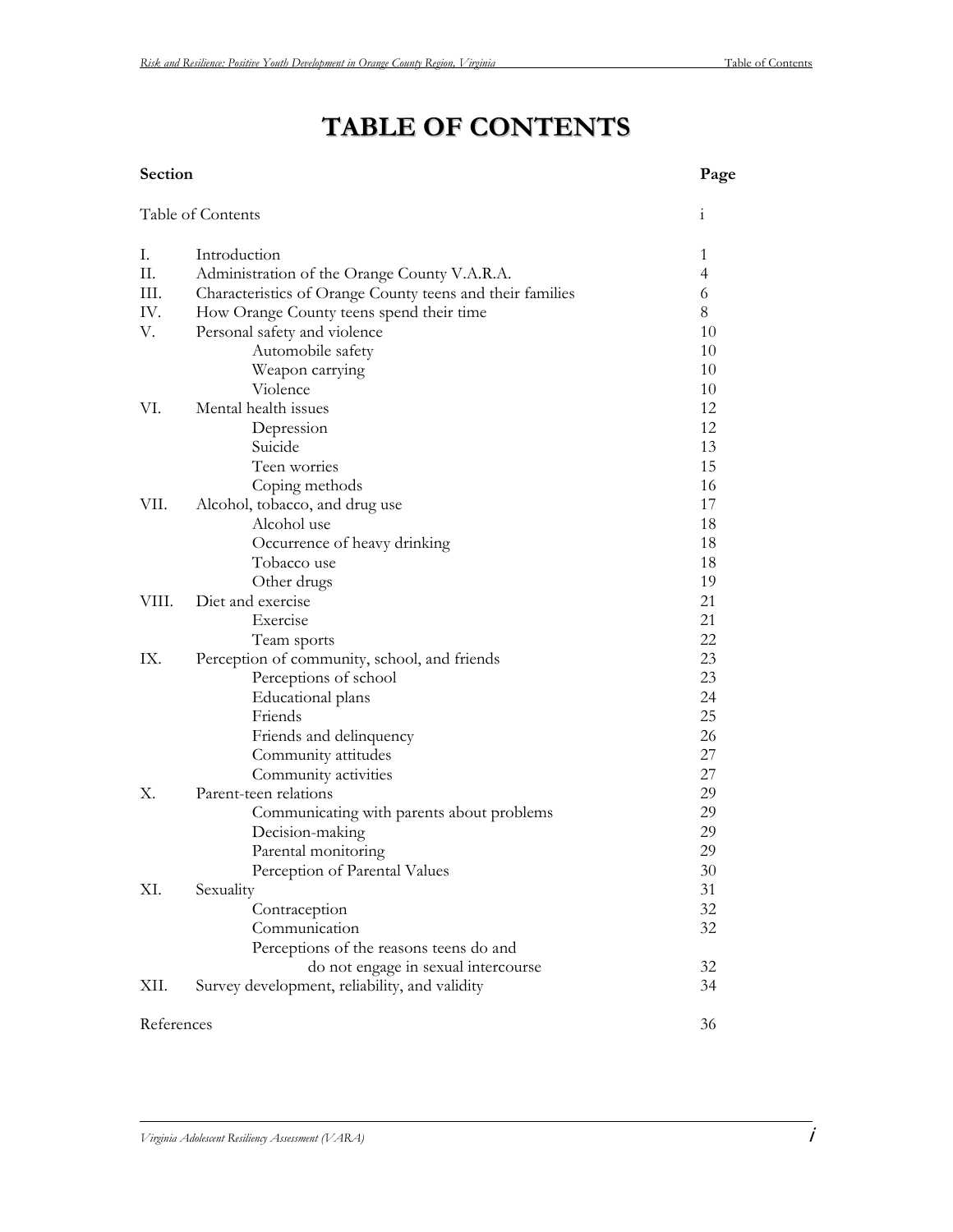# **I. INTRODUCTION**

ece nt articles on children and tee nagers report the all-too-familiar list of problems facing young people to day. More people are realizing that no one segment of the community neither parents nor schools nor religion can be held solely responsible for the successes or the failures of its youth. Children's development is shaped by multiple factors working together (Bogenschnieder, Small, & Riley, 1990), not just one factor in isolation. For this reason, it is the community's responsibility to work as a whole to address the needs of young people and to create the kinds of Support, values, and competencies they<br>
support, values, and competencies they<br>
list of problems facing young<br>
and today Mars need to grow up healthy in today's world.

Researchers have identified factors at different levels within the community (individual, family, friends, school, work, and community) that have the potential to put young people at risk for developing problems ("risk factors") and those which help to insulate or protect them from problems ("protective factors").

**FIGURE I-1** depicts the risk and protective factors that occur within several different spheres of teens' lives.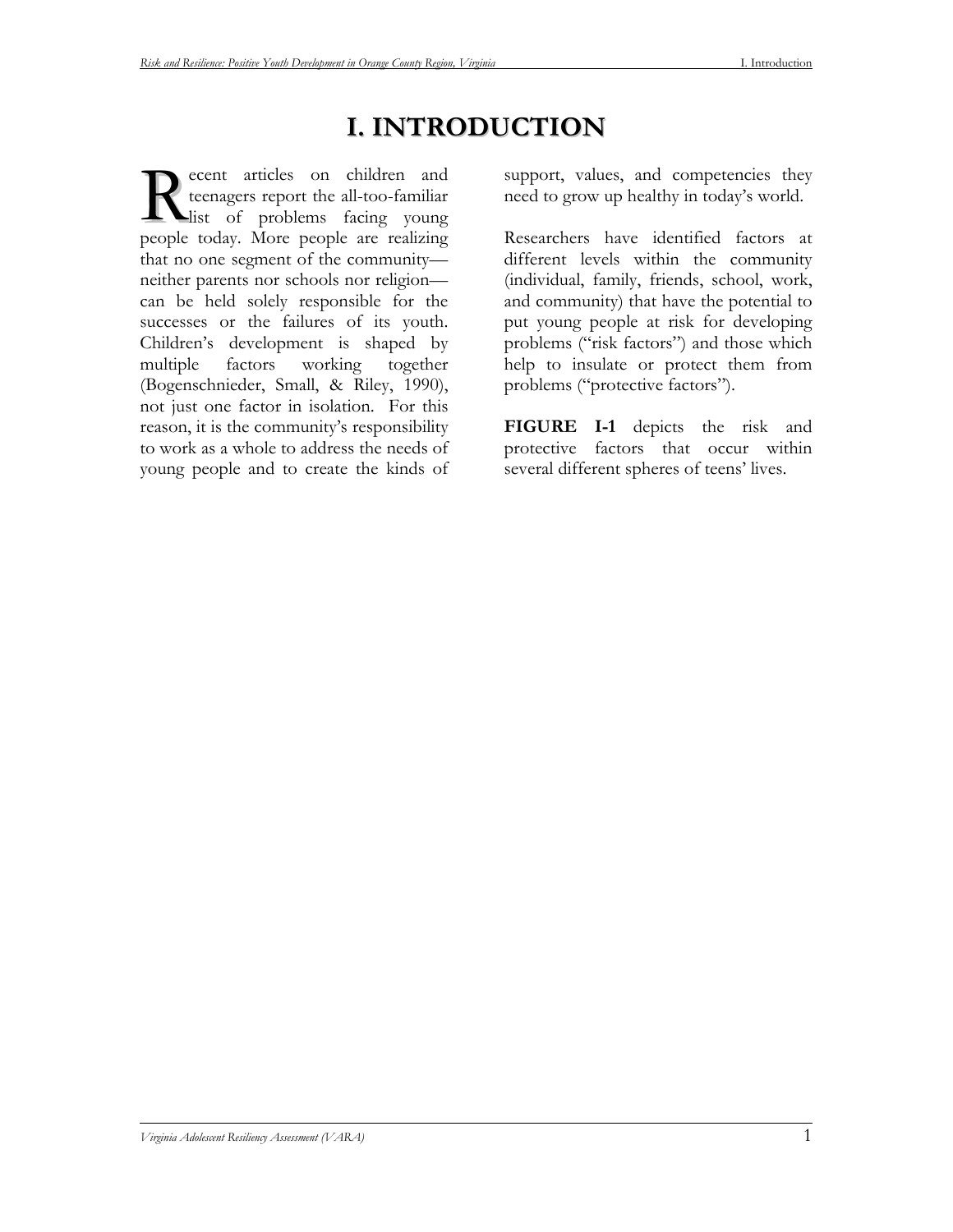| TOORL I-I, RISK and I TORCUVE I actors for Tourn<br>Protective Factors | <b>Risk Factors</b>                         |
|------------------------------------------------------------------------|---------------------------------------------|
| <b>INDIVIDUAL</b>                                                      |                                             |
| Problem solving skills, intellectual ability                           | Anti-social behavior, hyperactivity         |
| Self-esteem, self-efficacy, personal                                   | Rebelliousness                              |
| responsibility                                                         |                                             |
| Social/interpersonal skills                                            | Social isolation                            |
| Religious commitment, involvement in                                   | Hedonistic values                           |
| church                                                                 |                                             |
|                                                                        | Television overexposure                     |
| <b>FAMILY</b>                                                          |                                             |
| Close relationship with at least one person                            | Poor parental monitoring                    |
| Family Support                                                         | Distant uninvolved, inconsistent parenting  |
| Parents as social resource                                             | Unclear family rules, expectations, rewards |
| Parent communication                                                   | At home alone                               |
| <b>FRIENDS</b>                                                         |                                             |
| A close friend                                                         | Association with friends engaged in         |
|                                                                        | antisocial behavior                         |
| A positive influence                                                   | Negative peer pressure                      |
| Similar age                                                            | More than 3-4 years in age difference       |
| <b>SCHOOL</b>                                                          |                                             |
| Achievement motivation                                                 | School transitions                          |
| <b>Educational</b> aspirations                                         | Academic failure                            |
| Good relationships with teachers                                       | Low expectations for students by teachers   |
| Positive school climate                                                | Absenteeism                                 |
| Involvement in extracurricular activities                              | Desire to drop out                          |
| <b>WORK</b>                                                            |                                             |
| Required helpfulness                                                   | Long work hours                             |
| Building marketable skills                                             | Meaningless work                            |
| <b>COMMUNITY</b>                                                       |                                             |
| Belonging to a supportive community                                    | Low-socio-economic status                   |
| Bonding to family, school, and other social                            | Complacent/permissive laws and norms        |
| institutions                                                           |                                             |
| Involved in community organizations                                    | Negative media influences                   |
| Non-parent adults who have positive                                    | Low neighborhood attachment                 |
| involvement with youth                                                 |                                             |
| High neighborhood monitoring                                           | High mobility                               |
|                                                                        | Low neighborhood monitoring                 |

## **FIGURE I-1: Risk and Protective Factors for Youth [1](#page-3-0)**

<span id="page-3-0"></span><sup>&</sup>lt;sup>1</sup> Chart comes from Pittman and Wright, 1991. The factors are drawn from Benson (1990) and Bogenschneider et al. (1990).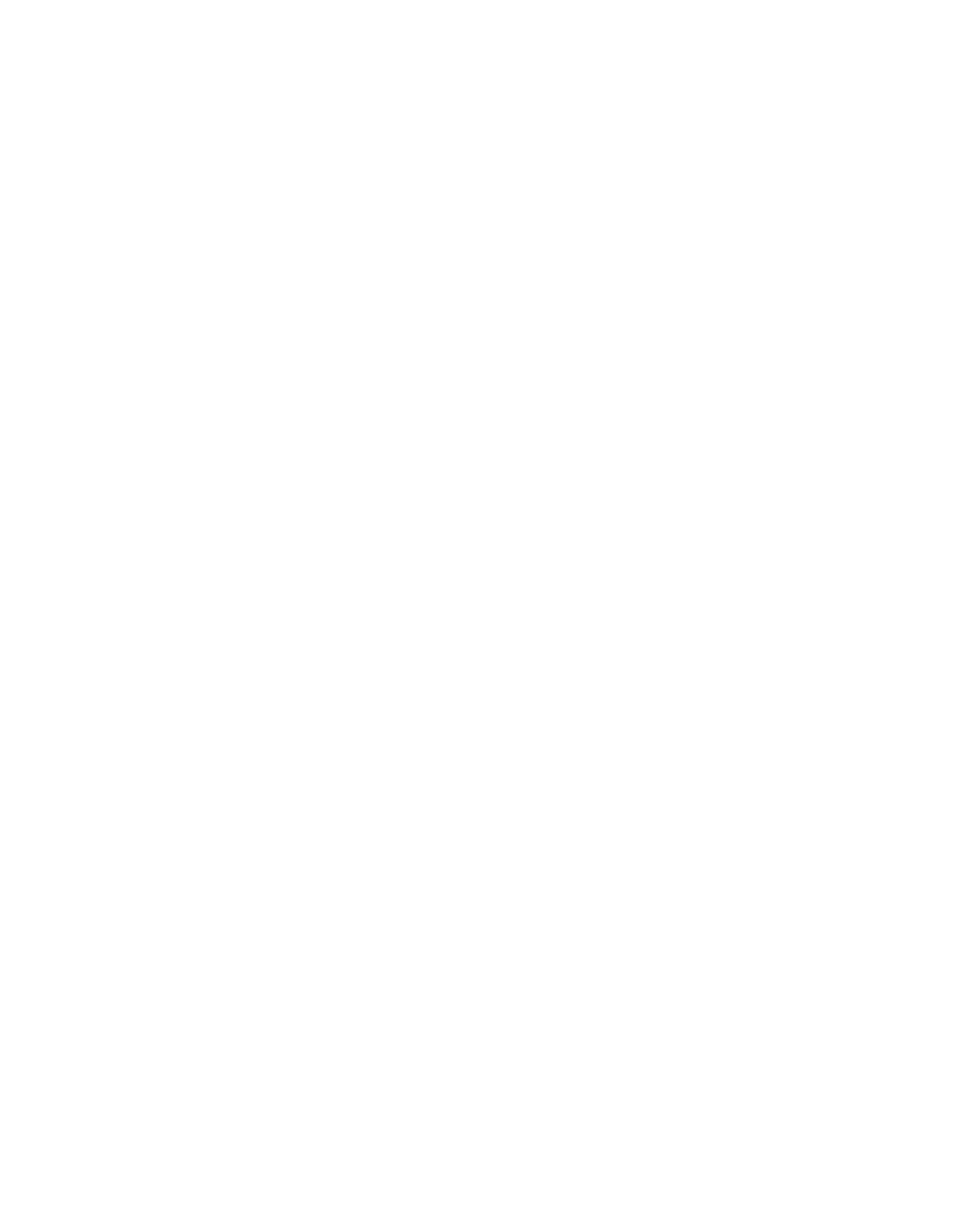Recognizing the importance of risk and protective factors, Orange County has taken the first step toward understanding their community's impact on teens. Representatives of Orange County have chosen to go straight to the source by asking teens themselves about perceptions of their families, education, values, friends, and community. The information provided in this report should be viewed as a whole. This report should not be used to applaud or blame any individual institution for the attitudes and behaviors of Orange County teens. Rather, the information provided should be used by the whole community to create a healthy environment for teens in the Orange County, by building on identified strengths.

Most adolescents manage the transition into adulthood successfully. The majority of young people emerge with a healthy sense of self, warm relationships with their parents, a capacity to make intelligent and responsible decisions, and with one or more close relationships with friends. However, some teens do encounter serious problems that disrupt not only their lives but also the lives of those around them (Steinberg, 1999). The young person who approaches adulthood with a sense of confidence and purpose, well developed competencies, and who associates with friends who value achievement (academic, athletic, artistic, or otherwise) and responsible behavior, is at relatively low risk for substance abuse and other problem behaviors. In contrast, the young person who possesses few skills and little hope for the future, who associates with friends who engage in delinquent behaviors, and who spends a large part of his or her day isolated from adults, runs a greater risk for developing problem behaviors. Both the "high risk" and "low risk" adolescents are influenced greatly by the community in which they live. Their sense of self and their behaviors do not develop in isolation For this reason, it is exceedingly important to understand influences on the adolescent's self-concept, social relations, and activity patterns. This information can help ensure that Orange County is a place that provides opportunities for positive development to all its youth.

This report should not be used to applaud or blame any individual institution for the attitudes and behaviors of Orange County teens. Rather, the information provided should be used to create a healthy environment for Orange County teens by building on identified strengths.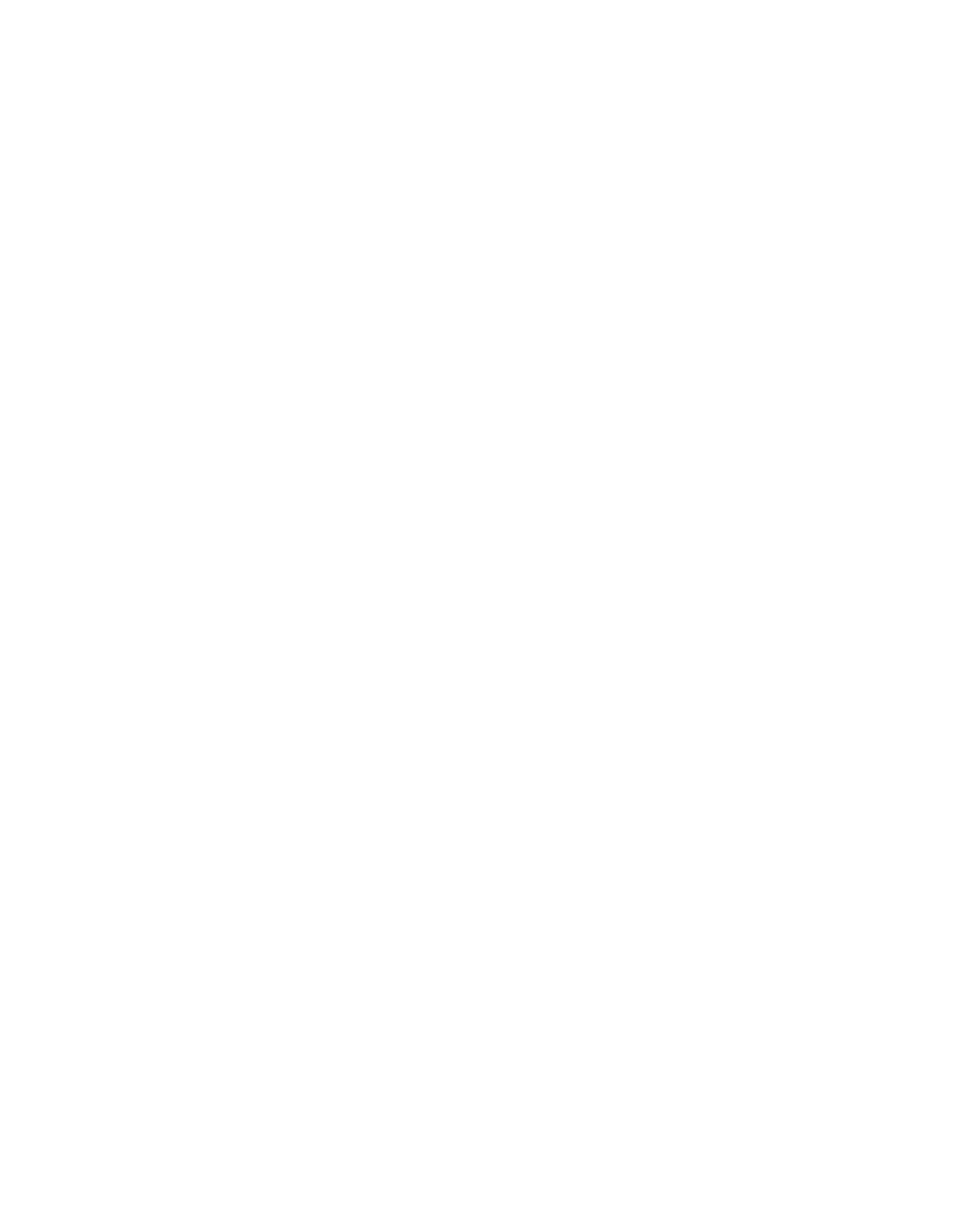# **II. ADMINISTRATION OF THE ORANGE COUNTY V.A.R.A.**

his report is the result of a joint<br>
effort between the Orange County<br>
Public Schools, Virginia effort between the Orange County Public Schools, Virginia Cooperative Extension, Virginia Tech's Department of Human Development, and the Orange County Office on Youth.

A 145-item survey, based on a survey process developed by Dr. Stephen Small, University of Wisconsin- Madison/ Extension, was adapted to assess teen perceptions of the community and school, aspirations, concerns and attitudes about various aspects of their lives, mental and physical health, and the frequency of engaging in both dangerous and desirable behaviors. Questions from the 1998 Youth Risk Behavior Survey (Center for Disease Control) were also adapted for inclusion.

Ruth Anne Paisley, Director of the Office on Youth, Angela Huebner, Assistant Professor & Extension Specialist in the Department of Human Development at Virginia Tech, and Nikkiah Wyatt, Research Associate, Department of Human Development, Virginia Tech, worked with representatives from Orange County to review and revise the Virginia Adolescent Resiliency Assessment.

To obtain the most complete data, the decision was made to attempt to survey all the Orange County teens, rather than just a sample. All parents in the participating schools were notified about the purpose of V.A.R.A. through a passive consent form, which asked parents to contact the

school if they did not want their children to participate. The survey was conducted in Orange County in November, 2004.

To ensure accurate and honest responses, the surveys were anonymous and confidential. Students were told not to put their names on the surveys or on their computer answer forms, and each student was asked to place his or her answer form in a sealed box. The students were informed that participation in the survey was voluntary and they would not be punished if they did not want to complete the information.

Ninety percent (90%) of the students present the day the surveys were administered chose to participate. A total of 1,517 completed computer answer forms were forwarded to Virginia Tech. The answer forms were examined for obvious patterns, scribbling, too many unanswered questions (>25), etc. before they were submitted for data analysis. About 22% of the answer forms contained invalid responses and were discarded. The majority of these surveys were discarded due to incomplete data. A total of 1,183 surveys were included in the analysis.

Because teens were not obligated to answer every question, some data is missing. Overall, there were few omissions. Missing data, however, means sometimes percentages in the report will not sum to 100. When this occurs, keep in mind the missing percentage points can be attributed to missing data.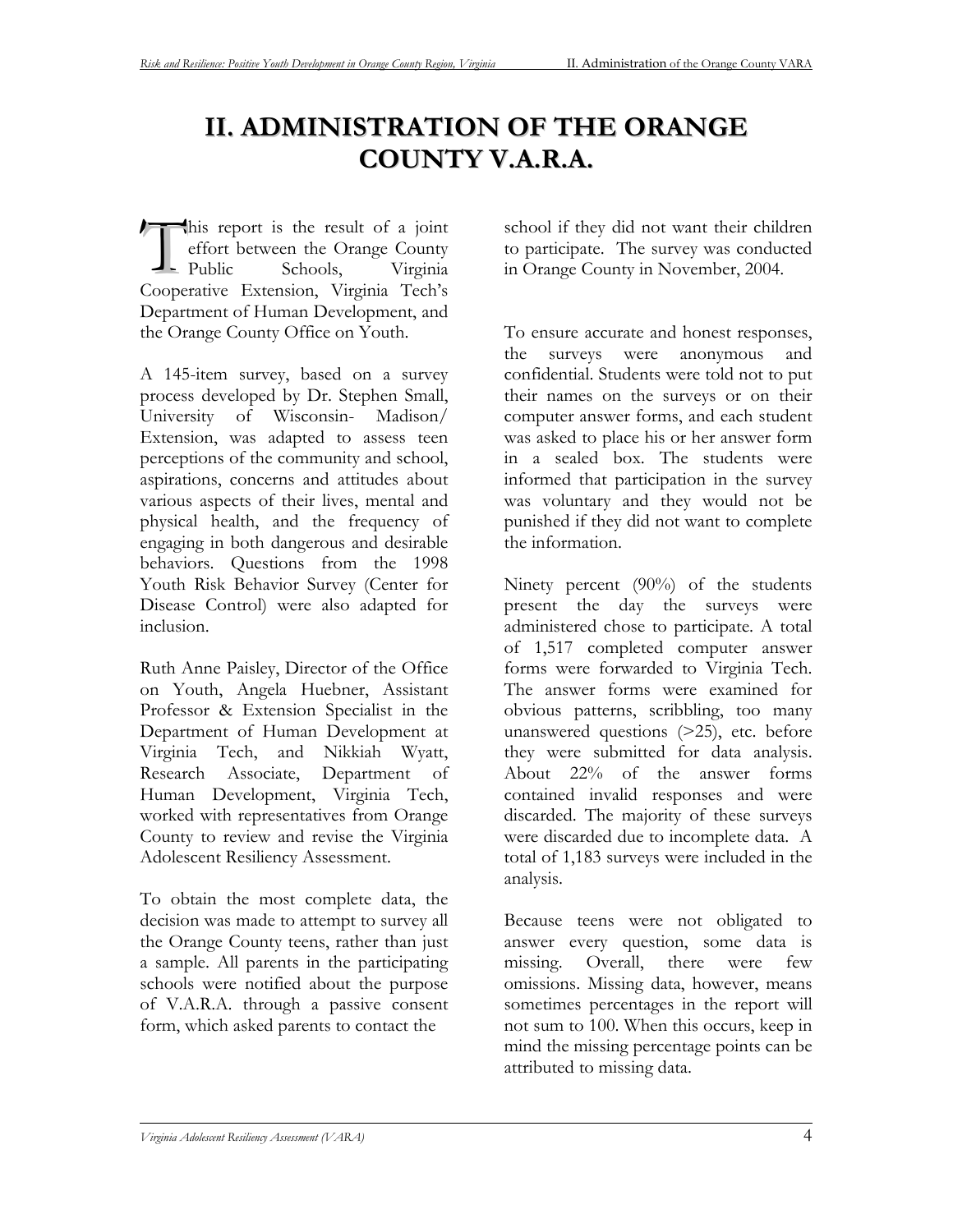We were encouraged to find that, when asked "*How honest were you in answering the questions in this survey?*" 92% of students said they were honest on most questions.

1,517 of Orange County 7th-12th graders participated in the survey. A total of 1,183 surveys were included in the analyses.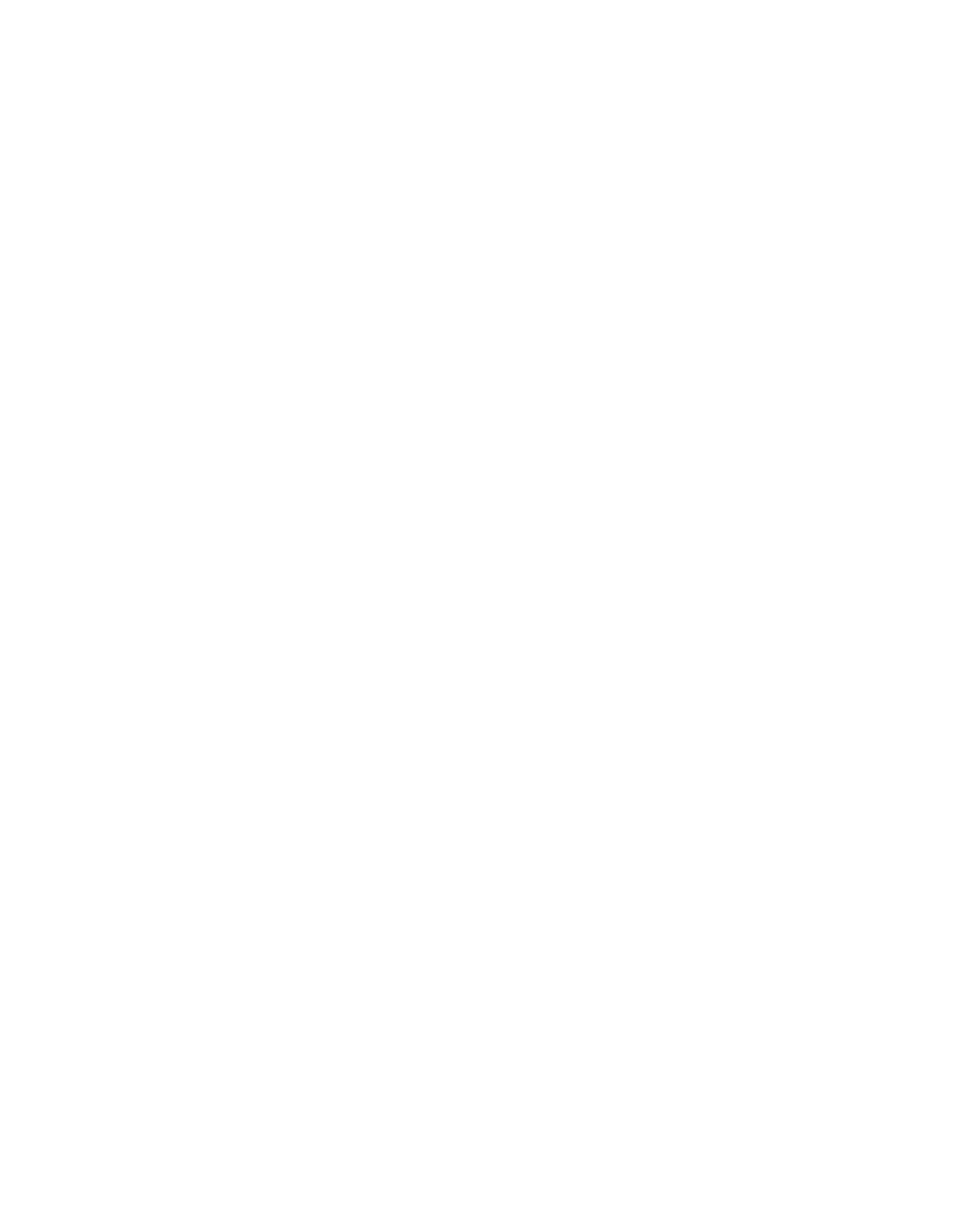# **III. CHARACTERISTICS OF ORANGE COUNTY TEENS AND THEIR FAMILIES**

he  $7<sup>th</sup>$  through  $12<sup>th</sup>$  graders in Orange Co unty public schools participated in the V.A. R.A. survey. The results of the V.A.R.A. survey presented here are based on the 1,183 of students who completed usable surveys. Overall, 90% of Orange County students who were present the day of survey administration participated. The 22% of the students not participating in the survey were students who were absent the day of the survey, whose parents did not consent to their teens' participation, who for various reasons turned in invalid response sheets, or those who chose not to participate. T

Forty-three percent (43%) of all the students responding to the survey were male, and 57% were female. Twelve percent (12%) reported their ethnicity as "*Black or African-American*," 72% as "*White or Anglo or Caucasian*," 6% as "*Mixed race/biracial*," 5% as "*Other*," nearly 2% as "*Hispanic or Latino*," 2% as "*Native American,*" and 1% as "*Asian.*"

The percentage of Orange County teens responding to the survey is not equally distributed by grade. Twenty percent  $(20\%)$ are  $7<sup>th</sup>$  graders, 20% are  $8<sup>th</sup>$  graders, 19% are 9<sup>th</sup> graders, 15% are 10<sup>th</sup> graders, 15% are 11<sup>th</sup> graders, and  $11\%$  are  $12<sup>th</sup>$  graders.

The youth reported a number of different living situations. Fifty percent (50%) live with their mother and father (biological or adoptive), 22% live with a blended or stepfamily, 17% live with a single parent, 4% live with a relative, 4% live with mother half of the time and father half of the time, 1% live with a parent and another adult who is a non-relative, 1% live in a group or foster home, and 1% live alone or with friends.

Fifty-five percent (55%) of Orange County teens reported that their parents are **not** divorced or separated. About 6% reported that their parents are going through a divorce or have been divorced or separated within the last two years. Twenty-seven percent (27%) reported that their parents have been divorced for more than two years, while about 12% reported that their parents had never been married.

Seventy-seven percent (77%) of Orange County teens have mothers who are employed outside of the home either full- or part-time. Eighty-one percent (81%) reported having fathers who are employed outside of the home either full-or part-time. Among the teens who reported information about their parents' level of education, 76% reported that their fathers have at least a high school education, and 82% reported that their mothers have at least a high school education; 18% indicated that they did not know their father's education, and 14% did not know their mother's education; 6% reported that their fathers have less than a high school education, and 4% reported that their mothers have less than a high school education.

Most of the Orange County youth taking the survey reported that they receive C's or better on their report cards (93%).

When surveyed about health care issues, 93% of Orange County teens reported that they had an appointment with a doctor within the past year.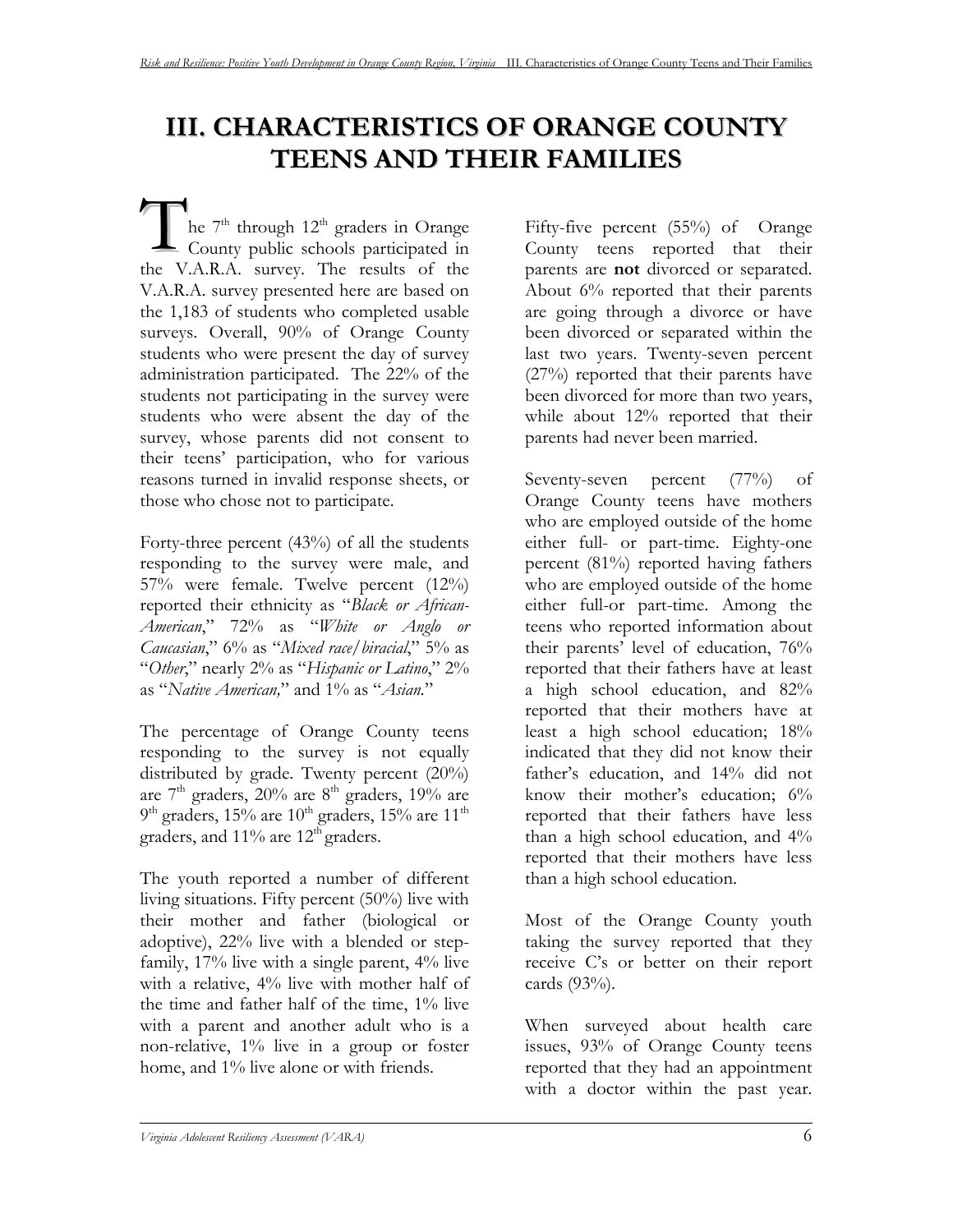About 83% of the teens reported having had a dentist appointment within the last year. A majority had visited a doctor or dentist (99% and 94% respectively) for a check-up at least once within the last five years.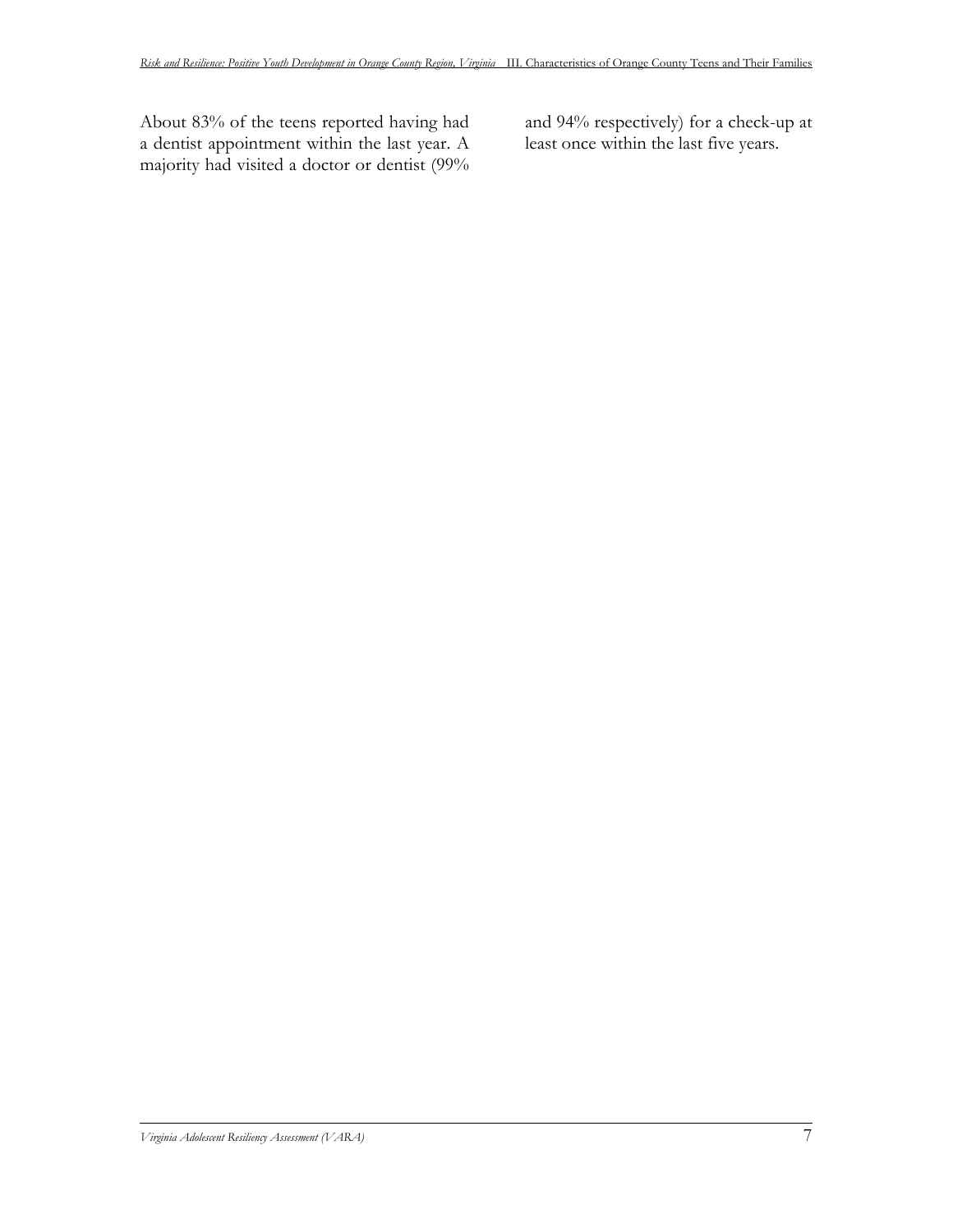# **IV. HOW ORANGE COUNTY TEENS SPEND THEIR TIME**

ach school day, America's 20 million adolescents decide how  $\blacktriangle$  they will spend at least forty ach school day, America's 20 million adolescents decide how they will spend at least forty percent of their waking hours when they are not in school. Those without adult supervision during this time stand a significantly greater chance of becoming involved in substance abuse, sexual activity leading to unwanted pregnancy and sexually transmitted diseases, delinquency, and violence than their peers who are engaged in constructive activities (Carnegie Council on Adolescent Development, 1992). Forty-two percent (42%) of Orange County teens reported that they spend at least 1-2 hours per day at home with no adults present.

## **School**

- Participation in extracurricular activities during adolescence is linked to higher educational and occupational attainment in adulthood (Larson & Kleiber, 1993). Fifty-three percent (53%) of Orange County students said they "never" participated in school-based extra-curricular activities. About 22% of Orange County students reported participating in extracurricular activities on a daily basis; the remaining 25% participate on a weekly or monthly basis.
- Sixty-three percent  $(63\%)$  of Orange County students said they study less than an hour a day or not at all. Thirty-seven percent (37%) of students reported studying 1-2 hours or more on a daily basis.

# **Family**

• Thirty-nine percent (39%) of Orange County students said they "*do things for fun with family members (other than watching television*)" on a daily basis. Twenty-eight percent (28%) said they did this once or twice a week.

## **Friends**

• Forty-six percent  $(46\%)$  of Orange County students said they spent at least an hour or more with their friends on a daily basis. Another 29% said they spent time with their friends 1-2 times per week.

# **Jobs**

• Twenty-one percent (21%) of Orange County teens said they work at a job for pay on a daily basis. Seventeen percent (14%) of Orange County teens say they work at least three hours or more per day.

## **Weekday Activities**

- About 29% of Orange County students reported participating in "*non-school clubs*" once a month or more. Seventy-one percent (71%) reported that they *never* participate.
- About 38% of Orange County students said they participate in school or community based sports activities for at least an hour or more per day.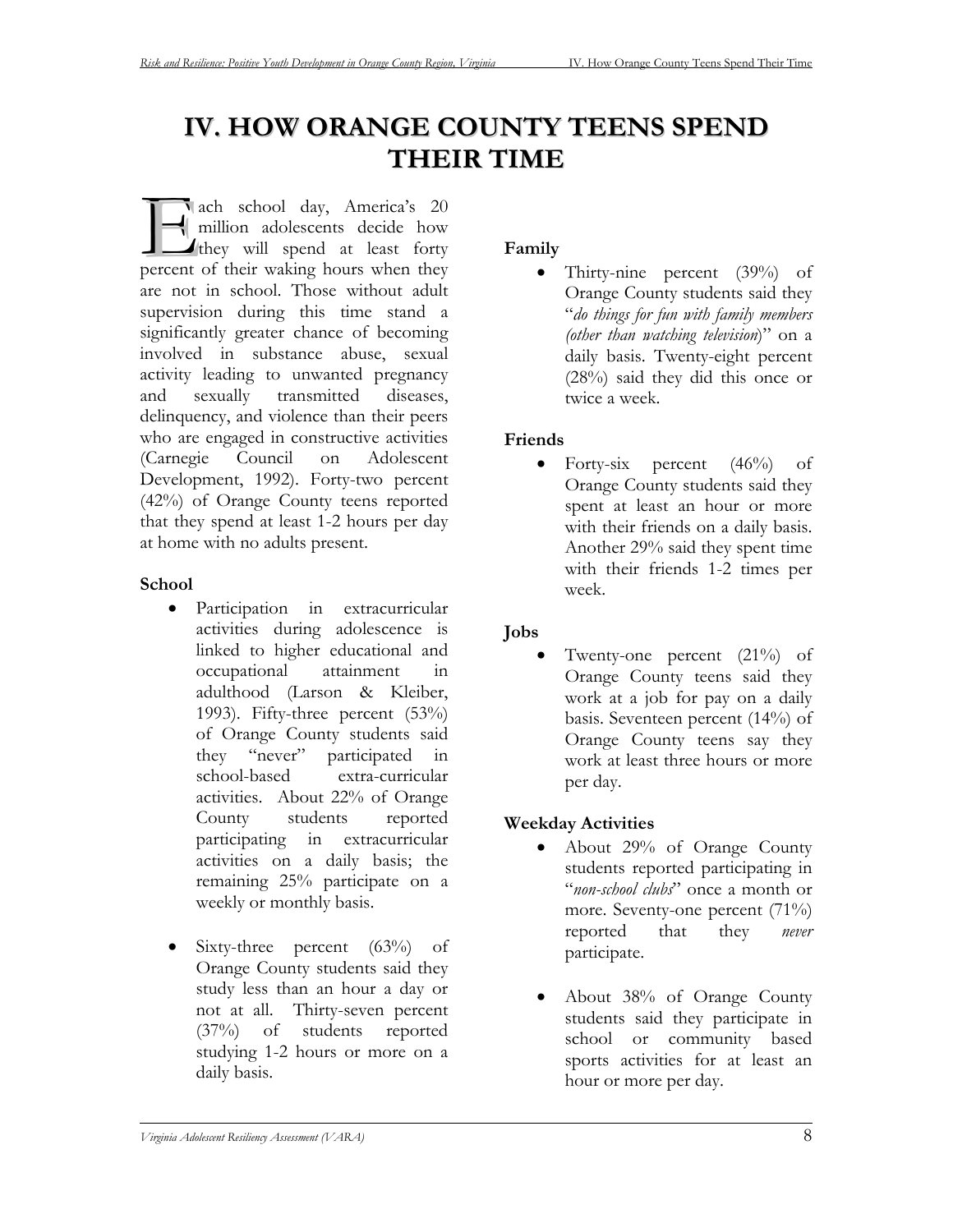- Forty-five percent  $(45%)$  said they do volunteer work at least once a month or more. Almost 13% report doing volunteer work on a daily basis.
- Fifty-one percent (51%) of the students reported spending time once a month or more "*involved in church or other religious related activities*."
- Nearly 41% said they watched television at least 3-4 hours a day.
- When asked "What is the one main reason that you do not participate more in organized community or school-based afterschool activities?" 21% said, "I do not want to be involved," 10% said "There are not enough activities, programs or facilities for teens my age," 8% said "I don't have transportation," 8% said "I am working at a job for pay."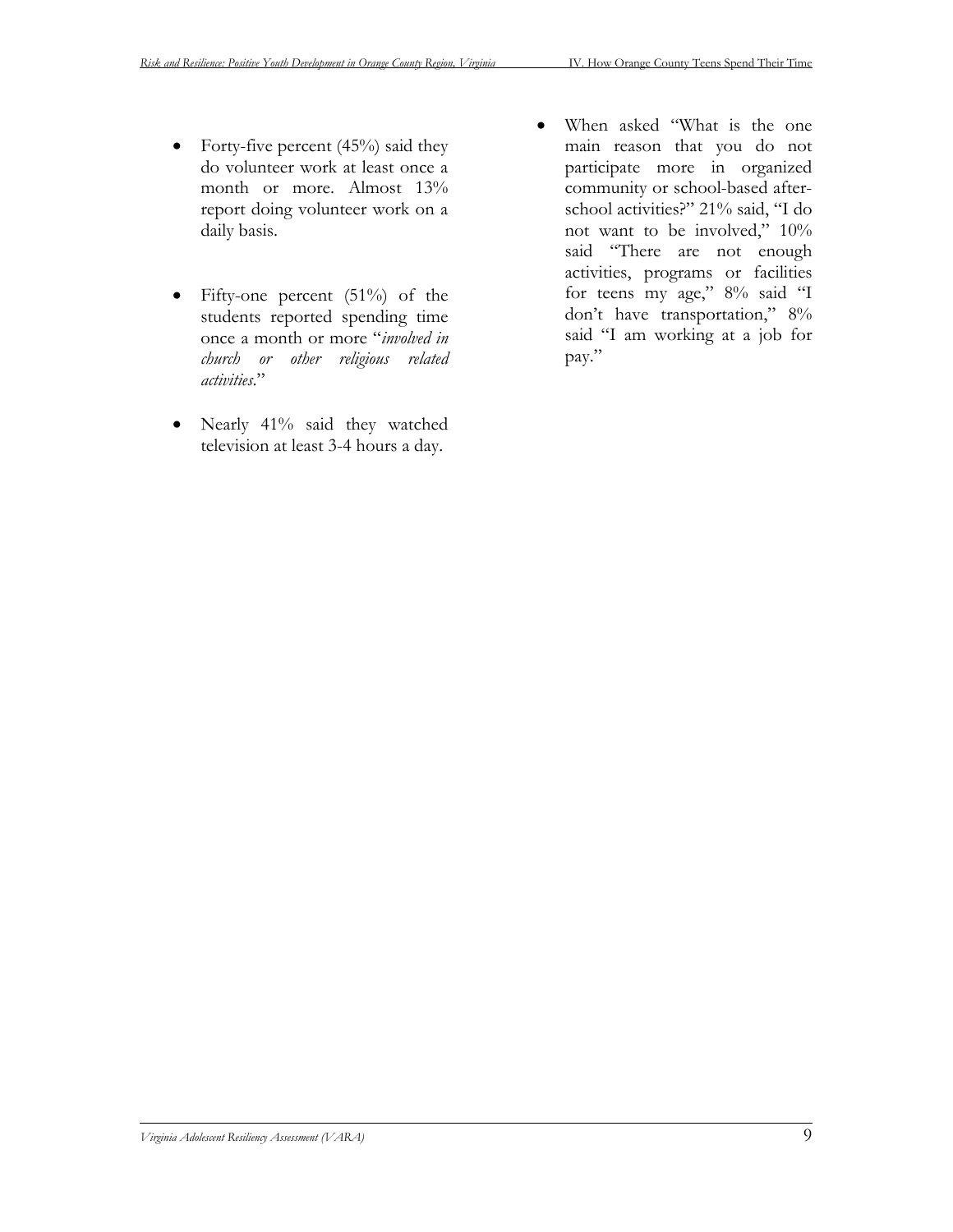# **V. PERSONAL SAFETY AND VIOLENCE**

ers onal safety and violence are areas of particular concern to many com concerns are valid given that the leading members. These causes of death among adolescents include motor vehicle accidents and violent incidences (Center for Disease Control, 1994; Tolmas, 1998; Dahlber, 1998). Recent reports indicate that the majority of youth violence peaks during the after school hours of 3:00 p.m. to 6:00 p.m. during weekdays and in the evenings on nonschool days (Juvenile Justice, 1999). P

## **Automotive Safety**

A study sponsored by the National Highway Traffic & Safety Administration examined reasons teen passengers choose not to wear seat belts. Reasons given include discomfort and lack of habit. Teens report that parental influence was a better predictor of seat belt use than peer pressure (Davies, Trout & Womack, 1997).

About 75% of Orange County teens said they wear seatbelts "*most of the time*" or "*always*." The vast majority of Orange County students (77%) report never riding in a car driven by someone under the influence of alcohol or other drugs.

## **Weapon Carrying**

In a 1993 survey, 8% of school-age youth nationwide reported that they had carried a gun during the 30 days preceding the survey. The main reason given for carrying a gun was self-protection (Elliot, Hamburg, & Williams, 1998).

A large majority (88%) of Orange County students reported that they did **not** carry a weapon during the past 30 days. Twelve percent (12%) reported carrying a weapon

of some sort during the past 30 days.

#### **Violence**

Violence has gained recognition as the most important public health and social problem facing the nation today (Tolmas, 1998). Violence refers to the threat or use of physical force with the intention of causing physical injury, damage, or intimidation to another person (Elliot, Hamburg & Williams, 1998). Kingery, McCoy-Simandle and Clayton (1997) report that students perceive violence within the schools as very common. The first annual White House report on school safety, released in 1998, said that although students are less likely to be victims of violence today than in years past, they are more likely to feel unsafe while in their schools. Nationally, the percentage of students reporting the presence of street gangs in their schools increased from 15% to 28% between 1989 and 1995.

Given these findings, we note that 15% of Orange County students report worrying about violence at school "*quite a bit*" or "*very much*" and another 13% reported worrying about gangs in school "*quite a bit*" or "*very much*." When asked specifically about physical fighting, 34% reported being in a physical fight one or more times during the past year.

Fifty-four percent (54%) of Orange County teens reported picking on other kids by calling names, insulting them, or saying mean things about them in the past year; 12% reported being physically abused by an adult caretaker.

Fifteen (15%) of boys report being slapped or hit by a girlfriend and 9% of girls report this behavior from a boyfriend.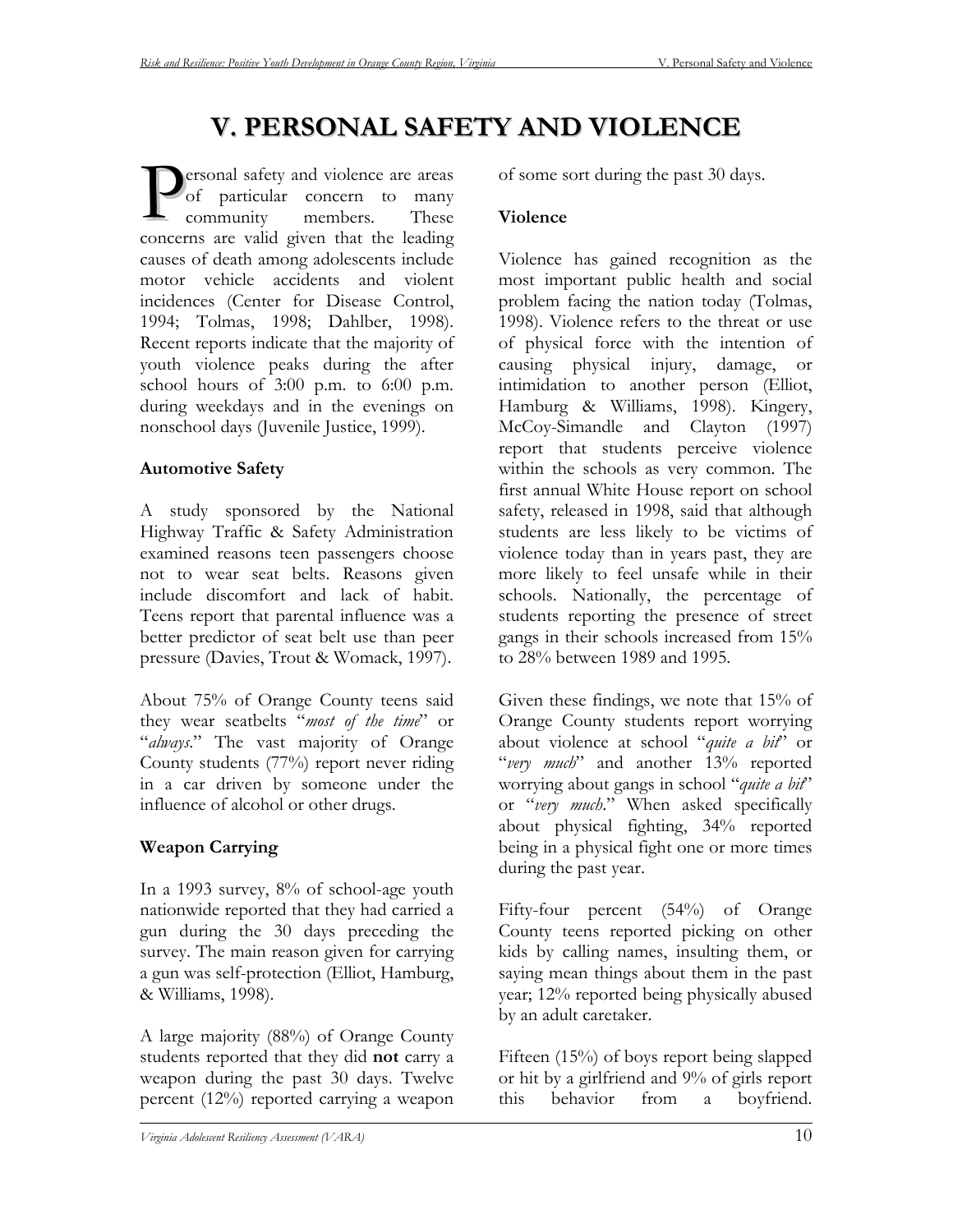Additionally, 39% of girls and 14% of boys reported experiencing sexual harassment. Finally, the majority (97%) of Orange teens reported they had **not** tried to force someone else to have sex or any type of physical contact without their consent.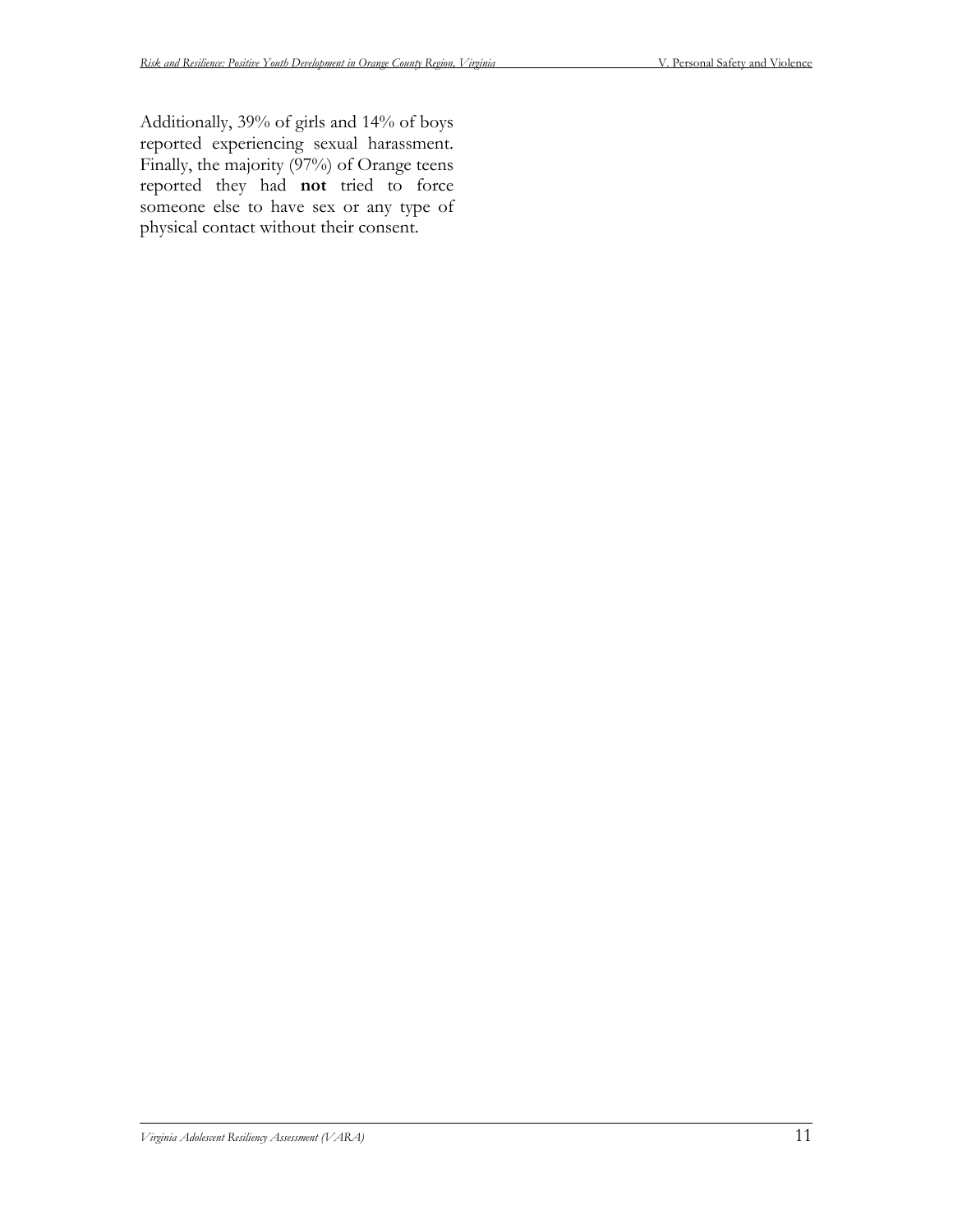# **VI. MENTAL HEALTH ISSUES**

**Orange County teens say they** feel depressed or sad. Thirty-three percent (33%) of Orange County Some Orange County teens say they<br>feel depressed or sad. Thirty-three<br>percent (33%) of Orange County<br>students answered "yes" when asked, "*During the past 12 months did you ever feel so sad or hopeless almost every day for two weeks or more in a row that you stopped doing some usual activities?*" Thirty-nine percent (39%) of the girls and 22% of the boys answered "*yes*" to the same question.

**Figure VI-1** shows the difference between boys and girls who responded that they felt depressed. These percentages mean about one out of every three Orange County teens is depressed.

A Virginia Department of Health study (2000) found depression was the leading cause of hospitalization for 10-14 yearolds and the second leading cause for 15- 19 year-olds. Research suggests symptoms of depression are more prevalent for adolescent girls who are experiencing physical changes and school transitions at the same time (Koenig & Gladstone, 1998).

According to other national survey information, about one out of every four teens reports feeling depressed on a regular basis. It is estimated that 70-80% of depressed teens do not receive the treatment they need (Rohde, Lewinsohn, & Seeley, 1991). It is clear many Orange County teens are experiencing feelings associated with depression. For some teens these feelings are symptoms of more serious problems requiring professional help.

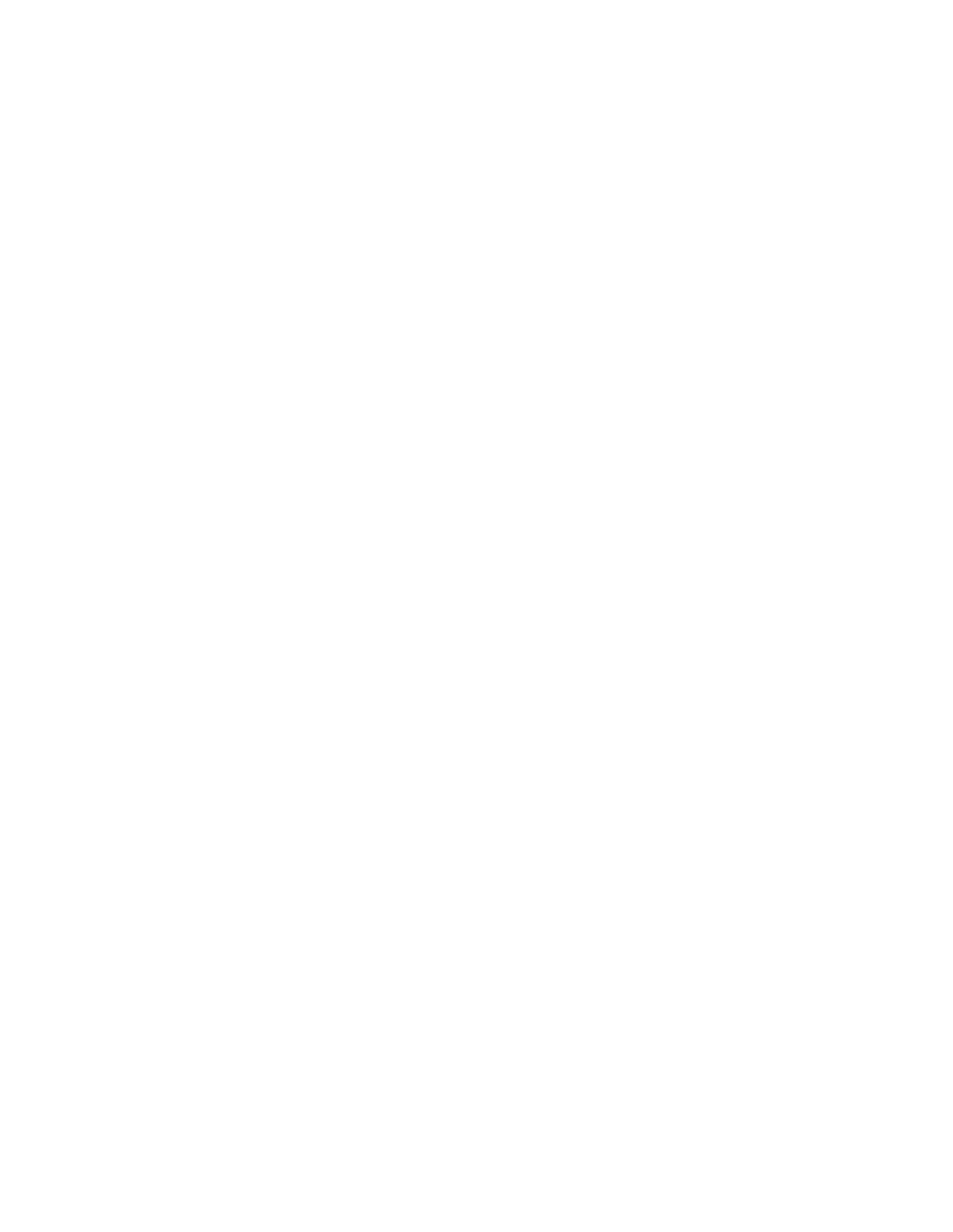#### **Suicide**

Not all youth who experience depressive symptoms are at risk for suicide; nevertheless, it is important to recognize that suicide rates among adolescents have more than tripled since the early 1950's. According to national data, although as many as 30% of teens report having thought about suicide, only 5-10% have actually attempted it (Gans, 1990; Resnick, Bearman, Blum, Bauman, Harris, Jones, Tabor, Beuhring, Sieving, Shew, Ireland, Bearinger & Udry, 1997).

**FIGURE VI-2** displays the percentage of Orange County teens by grade and gender that have made a suicide plan. Overall, 17% of Orange County teens said they had made a plan within the past year about how they would attempt suicide.

As this table illustrates, thinking about suicide is fairly common during the teen years. In fact, according to a recent study conducted by the Virginia Department of Health (2000), suicide was the third leading cause of death for young people. The same study also reported that the suicide rates for Virginia youth ages 10-19 have increased  $32\%$  since 1975.

Experts speculate that in adult populations, there are about 6-10 suicide attempts for every suicide actually completed. For teens, there may be between 50-100 attempts for every

completion (Garland & Zigler, 1993). In general, girls are 4-8 times more likely to attempt suicide than boys, but boys who make attempts are more likely to complete suicide (Sliverman & Mans, 1995). This may be because boys tend to use more violent methods such as hanging or shooting while girls are more likely to use slower or less lethal methods such as poison or pills.

When Orange County students were asked how many times in the past year they had actually attempted suicide, 16% of girls and 13% of boys responded that they had attempted suicide in the past year. We don't know what these attempts consisted of or how life threatening they were. Overall, 86% of Orange County teens said they had never attempted to kill themselves.

**FIGURE VI-3** illustrates the percentage of Orange County teens by grade and gender that have attempted suicide within the past year. The frequency of attempts is highest for 8<sup>th</sup> and 9<sup>th</sup> grade boys and girls and  $9<sup>th</sup>$  and  $10<sup>th</sup>$  grade boys.

Taken together, the data show that feelings of depression and sadness as well as the potential for suicide are problems for both girls and boys of Orange County. Knowing and being able to recognize the signs of depression and potential suicide are critical skills for adults working and living with young people.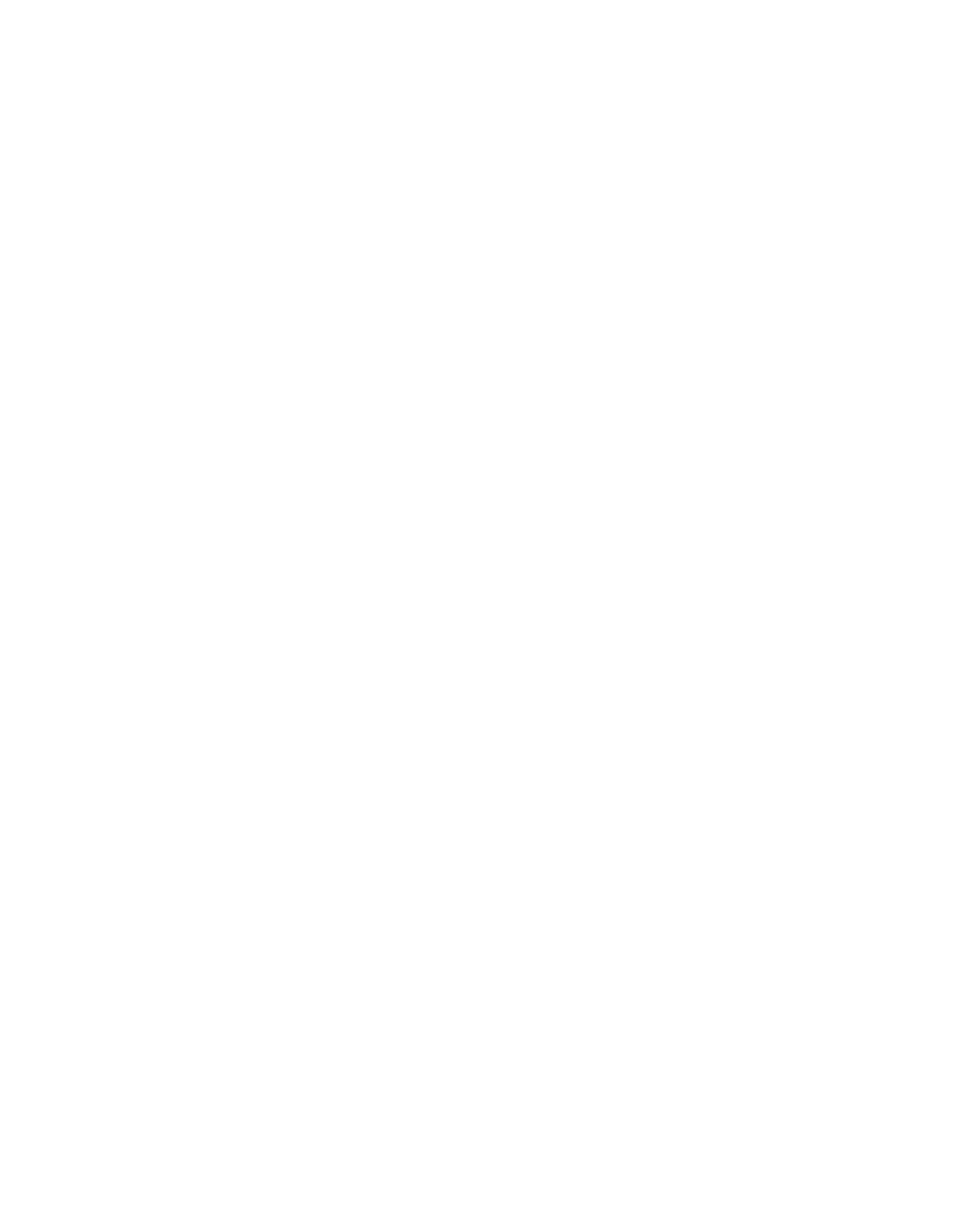

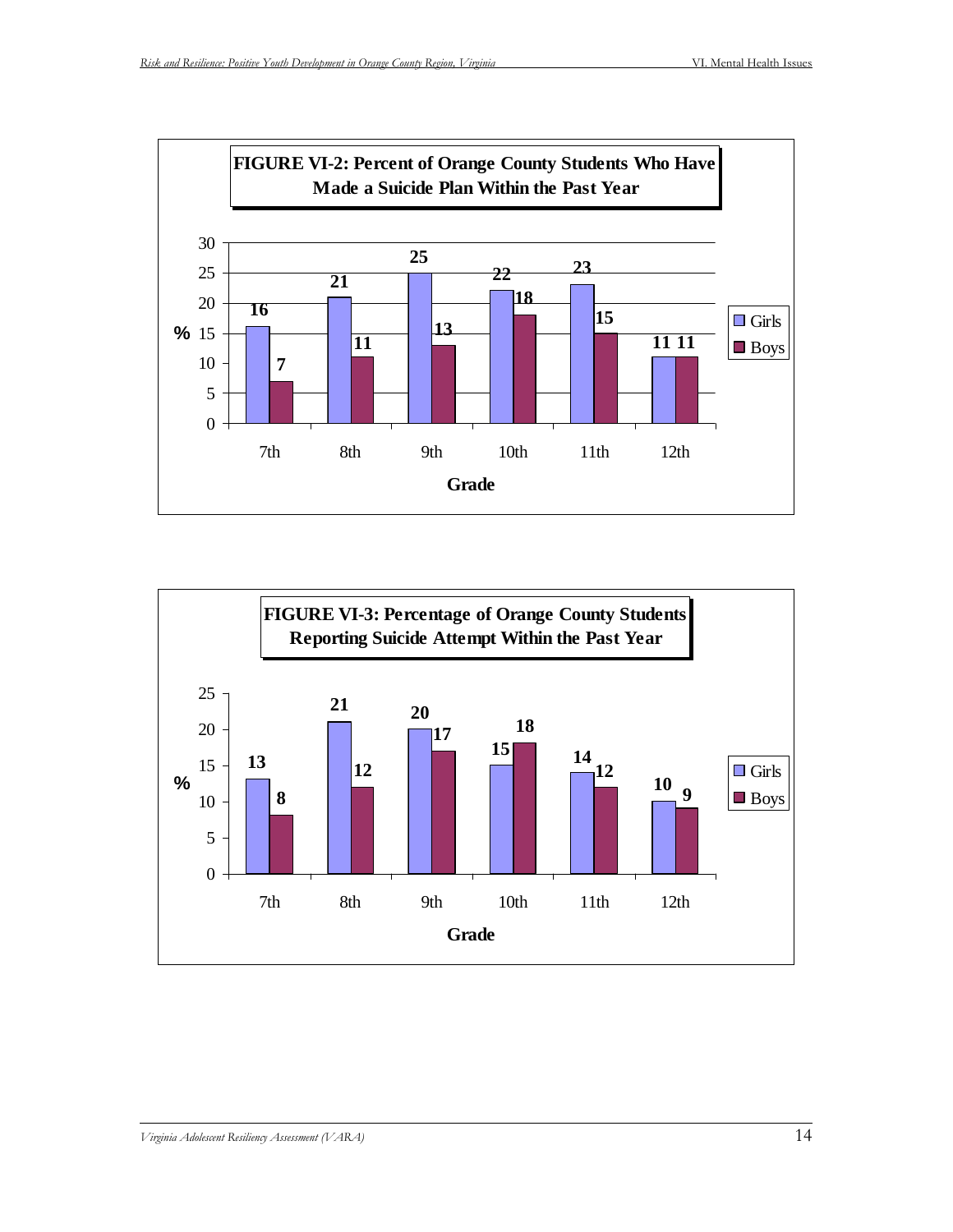#### **Teen Worries**

What do most Orange County teens worry about? **Figure VI-4** shows what teens said they worry about either "quite a bit" or "very much." The pattern of worry is similar for boys and girls on some topics. Differences occur on worries

about getting good grades, looks, fitting in, getting a good job, family income, race relations and violence at school. With the exception of getting along with people of other races, girls report worrying more about the listed topics than boys.

#### **Figure VI-4: Percent of Orange County Students Responding That They Worry "Quite a Bit" or "Very Much" About:**

| <b>TOPIC</b>                                                          | <b>All Students</b> | Girls | <b>Boys</b> |
|-----------------------------------------------------------------------|---------------------|-------|-------------|
| Getting good grades                                                   | 72%                 | 80%   | 62%         |
| How I look                                                            | 44%                 | 52%   | 32%         |
| Getting a good job when I finish my<br>education                      | 43%                 | 45%   | 41%         |
| That my family has enough money to<br>get by                          | 32%                 | 36%   | 27%         |
| How my parents get along with each<br>other                           | 24%                 | 14%   | 23%         |
| That I might get AIDS, HIV or<br>another sexually transmitted disease | 20%                 | 21%   | 18%         |
| Getting along with people of other<br>races                           | 20%                 | 19%   | 21%         |
| Violence at school                                                    | 15%                 | 17%   | 12%         |
| Fitting in                                                            | 16%                 | 18%   | 14%         |
| Gangs in my school                                                    | 13%                 | 15%   | $11\%$      |
| Violence in my home                                                   | 10%                 | 10%   | 10%         |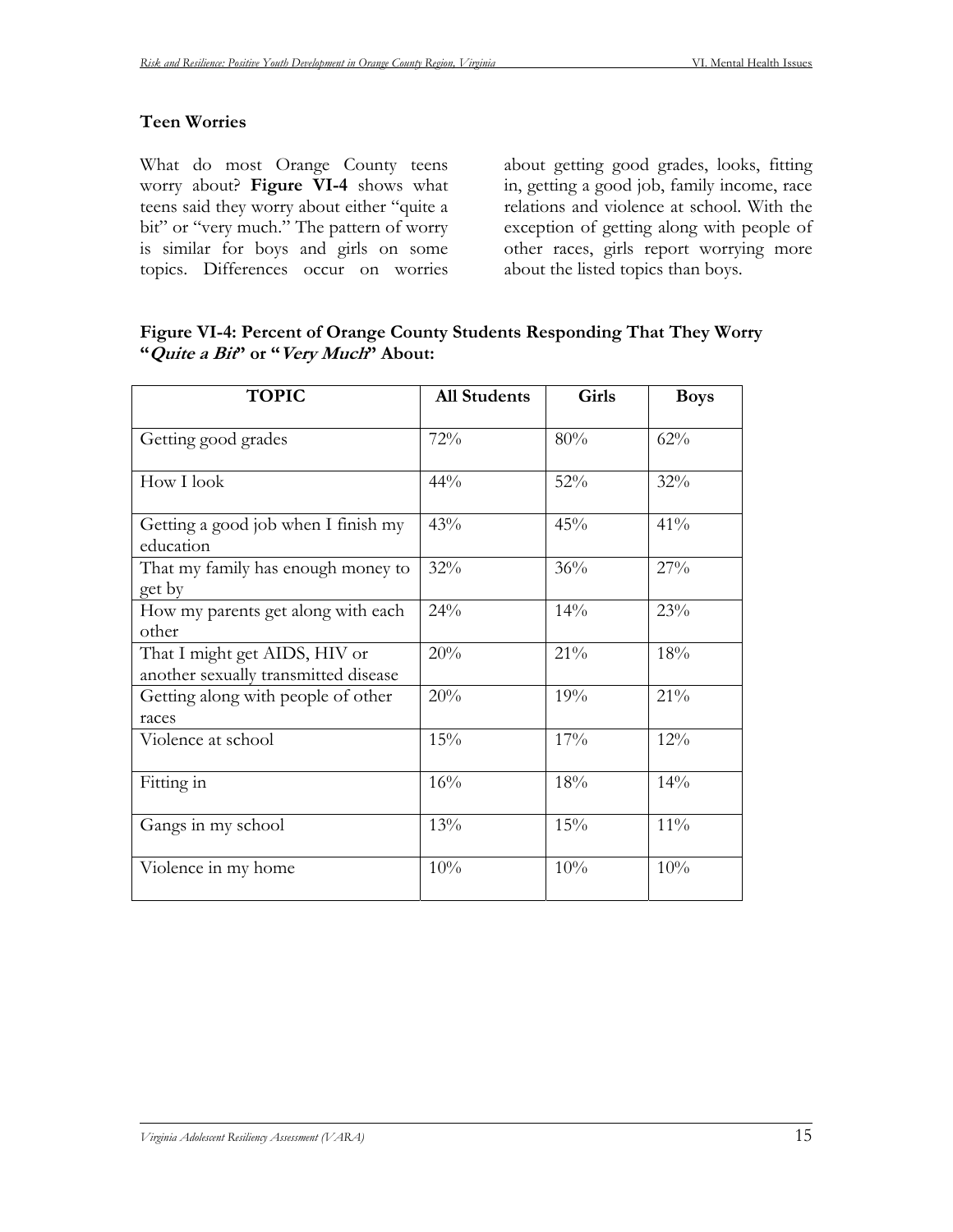## **Coping Methods**

The way in which teens cope with stress is an important indicator of their overall resilience. Orange County teens were asked how often they used a variety of coping strategies when they were facing difficulties or feeling tense. The effectiveness of any one coping strategy depends on the type of stress. Some distracting strategies are useful in situations where teens have no control over the outcome. Other, more active problem solving strategies may be useful when teens have some control over the situation. **FIGURE VI-5** illustrates the percentage of students who reported various types of coping strategies.

| <b>STRATEGY</b>                                             | <b>All Students</b> | Girls | <b>Boys</b> |
|-------------------------------------------------------------|---------------------|-------|-------------|
| Talk to one of my friends                                   | 24%                 | 30%   | 15%         |
| Listen to music, sleep, avoid people or watch<br>television | 26%                 | 23%   | 29%         |
| Talk to my parents                                          | $9\%$               | 10%   | $8\%$       |
| Get angry and yell at people or swear                       | $9\%$               | $7\%$ | $11\%$      |
| Try to see the good in a difficult situation                | $6\%$               | $6\%$ | $7\%$       |
| Try not thinking about it                                   | $6\%$               | $5\%$ | $7\%$       |
| Eating, drinking, smoking, using drugs or<br>medication     | $7\%$               | $8\%$ | $6\%$       |
| Exercise                                                    | $6\%$               | $5\%$ | $8\%$       |
| Pray/meditate or talk to my religious leader                | $5\%$               | $5\%$ | $6\%$       |
| Talk to teacher or trusted adult                            | $2\%$               | $1\%$ | $3\%$       |

**FIGURE VI-5: Percentage of Orange County Teens Using Various Coping Strategies** 

## **Personal Values**

The vast majority of Orange County teens (94%-97%) think it is "*somewhat important*" or "*very important*" to finish high school, get good grades and get a good job. Ninety percent (90%) hold the same opinion about continuing their education

past high school. About sixty-three percent (63%) think it is "*somewhat important*" or "*very important*" to be involved with sports, school events or community-based activities.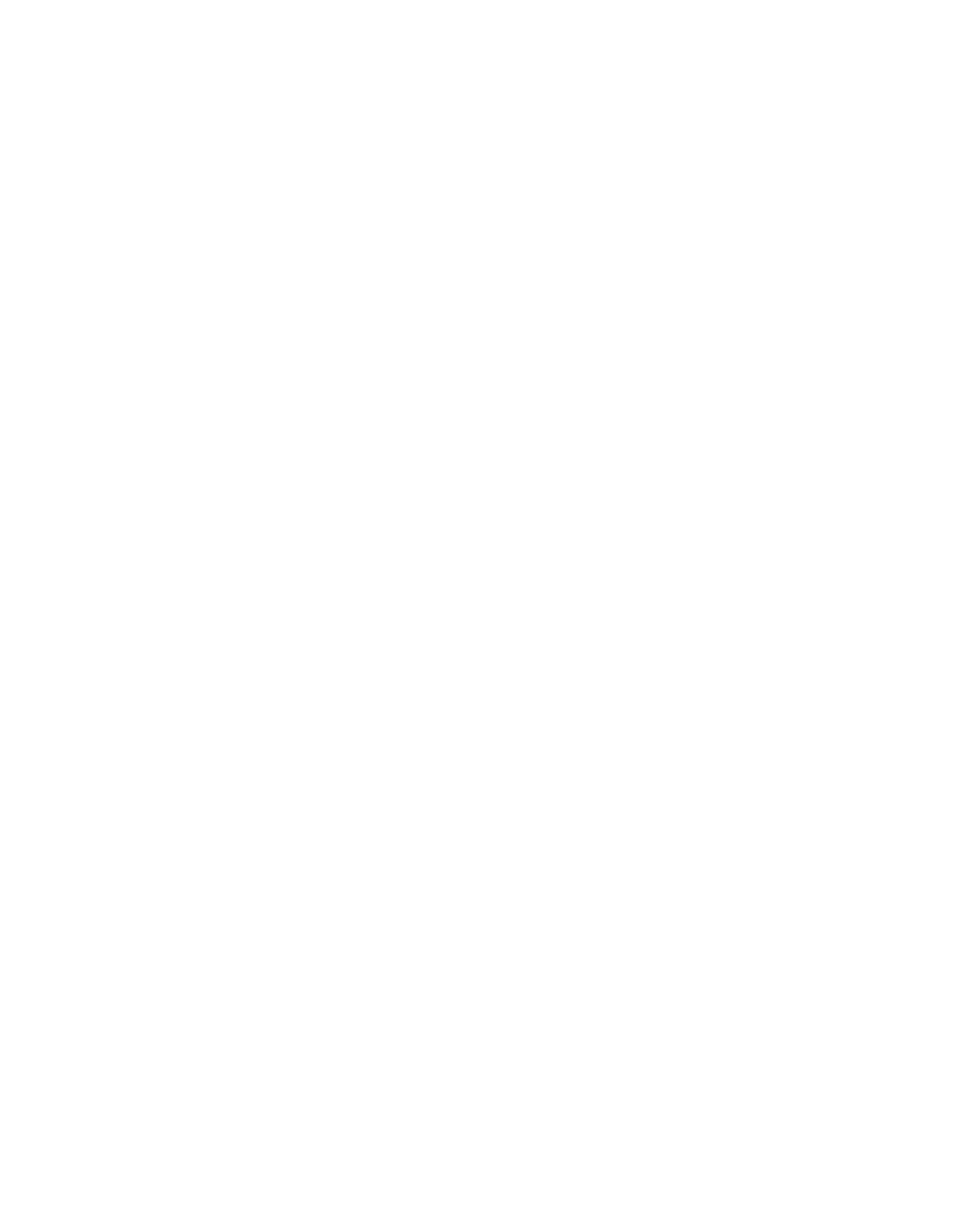# **VII: ALCOHOL, TOBACCO & DRUG USE AMONG ORANGE COUNTY TEENS**

oday's teens are bombarded with mixed messages about using alcohol and other drugs. One oday's teens are bombarded with<br>mixed messages about using<br>alcohol and other drugs. One<br>minute they hear the simple message "Just say no!" or "Don't drink and drive." The next minute television commercials, magazine ads, or billboards send the message that drinking is "fun," "sexy," "romantic," or "cool." In addition to these messages, adults they know might be using alcohol or pills to relax, to rid themselves of stress, or to socialize.

According to their reports, alcohol is the drug of choice among Orange County teens. Although it is commonly believed that alcohol is less harmful than other drugs, we should remember that more Americans die each year from alcohol and alcohol-related illnesses and accidents than from the use of all illegal drugs combined. In fact, motor vehicle deaths involving alcohol are the leading cause of death for young people ages 15-19.

One Orange County survey item asked, "*During the past 30 days, how many times did you drive a car or other vehicle when you were under the influence of alcohol or other drugs?*" Ninety percent (90%) of teens reported

they had never done this activity;  $10\%$ said they had done so at least once.

Another question asked "*During the past 30 days, how many times did you ride in a car or other vehicle driven by someone who was under the influence of alcohol or other drugs?*" Seventyseven percent (77%) of Orange County students said they had not engaged in this behavior during the past month; 23% said they did this at least once during the past month. Girls and boys appeared to engage in this behavior equally (both 23%). This behavior was reported most frequently by  $9<sup>th</sup>$  and  $11<sup>th</sup>$  grade boys and girls (25% and 27%; 32% and 30% respectively), and  $9<sup>th</sup>$ and  $11<sup>th</sup>$  graders (26% and 30% respectively each). Note that this question does not reveal with whom the student is riding. Students may be riding with other students who are under the influence, or they may be riding with impaired adults.

Availability of alcohol, tobacco and other drugs is an important factor to consider. According to a national study,  $9<sup>th</sup>$  graders, 12<sup>th</sup> graders, and 18-20 year-olds all think it is easy to get alcohol from a sibling, someone else of legal drinking age, or at a party (Waganaar, Toomey, Murray, Short, Wolfson, Jones-Webb, 1996).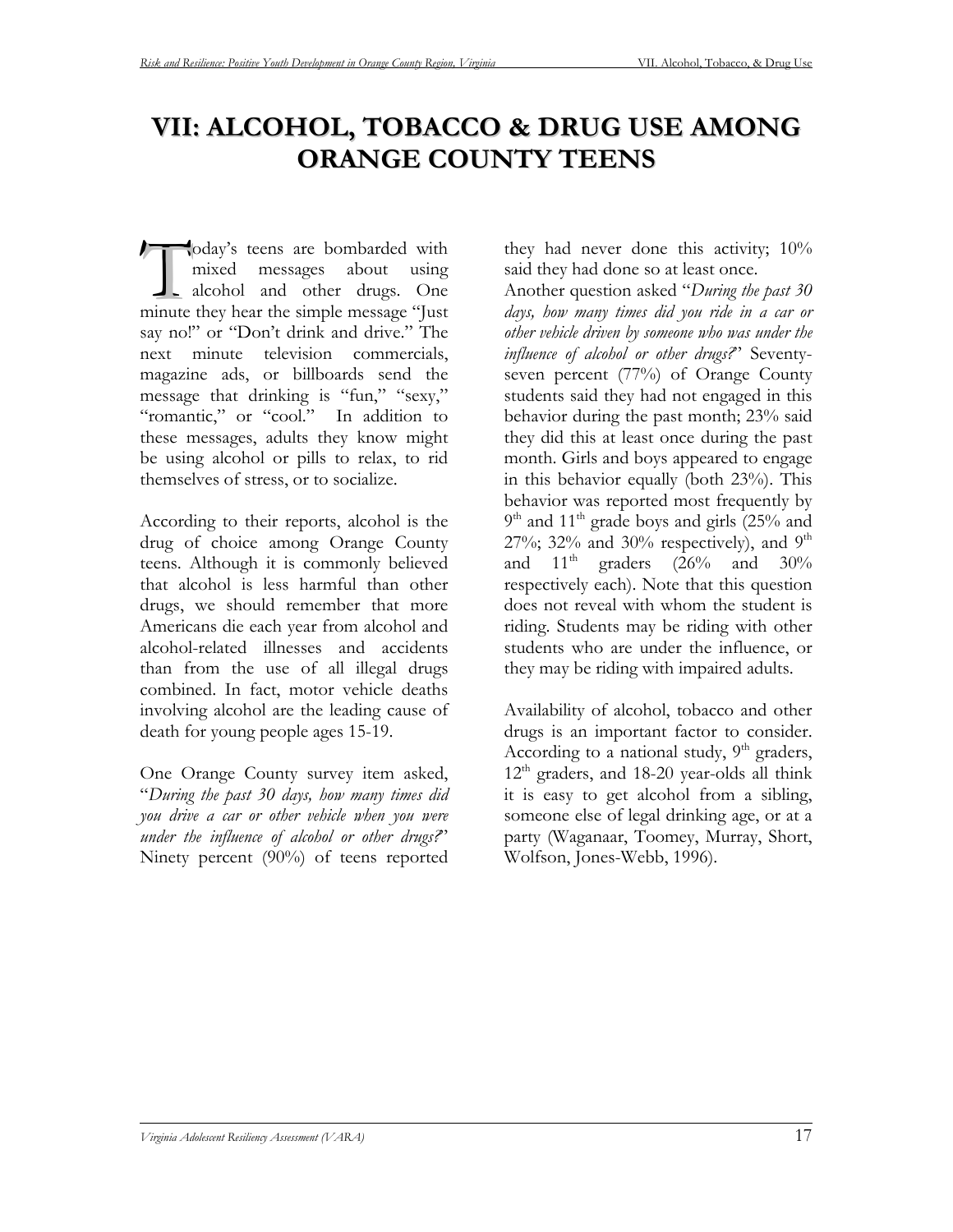Orange County teens were asked how easy it would be for them to obtain various drugs. **FIGURE VII-1** lists the drugs of choice and the percentage of students reporting that it would be "*very easy*" or "*easy*" for them to obtain them:

**FIGURE VII-1: Orange County students who reported that it would be "very easy" or "easy" to get the following substances:** 

| Cigarettes    | 54%    |
|---------------|--------|
| Alcohol       | 52%    |
| Marijuana     | $37\%$ |
| Illicit drugs | $21\%$ |

## **Alcohol Use**

Nationally, 80% of all high school students report experimenting with alcohol (Cummings, Pechacek, Shopland, 1994). Thirty-three percent (33%) of Orange County students said they use alcohol at least once a month or more. Thirty percent (30%) of Orange County teens who reported drinking said they had their first drink at age ten or younger, and 30% said they had their first drink between the ages of eleven and fourteen. Orange teens reported getting alcohol from parents  $(12%)$  or friends  $(6%)$ .

# **Occurrence Of Heavy Drinking**

Heavy drinking was defined as having five or more drinks in a row at one time. A "drink" is defined as a glass of wine or beer, a bottle or can of beer, a shot of liquor, or mixed drink. The survey question read "*During the past 30 days, on how many days did you have 5 or more drinks of alcohol in a row, that is, within a couple of hours?*" **FIGURE VII-2** illustrates heavy drinking by gender and grade level. Nineteen percent (19%) of Orange County youth reported heavy drinking at least once during the past month. The frequency of heavy drinking generally increases between grade levels and boys usually report more of this behavior than

girls. Eighteen percent (18%) of students said they had come to school high on drugs or alcohol at least once.

Boys reported this behavior more frequently than girls, but not by much (19% and 17% respectively). Boys in  $9<sup>th</sup>$ ,  $10^{th}$ ,  $11^{th}$  and  $12^{th}$  grade were most likely to come to school under the influence of drugs or alcohol  $(22\%, 26\%, 34\%, \text{and})$ 27% respectively reported doing so at least once). Twenty-eight percent (28%) of  $11<sup>th</sup>$  grade girls reported coming to school under the influence of substances.

# **Tobacco Use**

Over three million U.S. adolescents are current smokers (Cummings, et al., 1994). Tobacco (smoked or chewed) appears to be the second most commonly used substance by Orange County teens. About 9% of Orange County students report using tobacco products on a daily basis. Sixty percent (60%) of Orange County teens said that they had never tried cigarettes. Of those who smoke, 28% reported having their first cigarette between the ages of eight and ten; 58% said they had their first cigarette between the ages of 11 and 14. About 31% of those who smoke, said they borrowed their cigarettes from friends or had someone else buy them for them.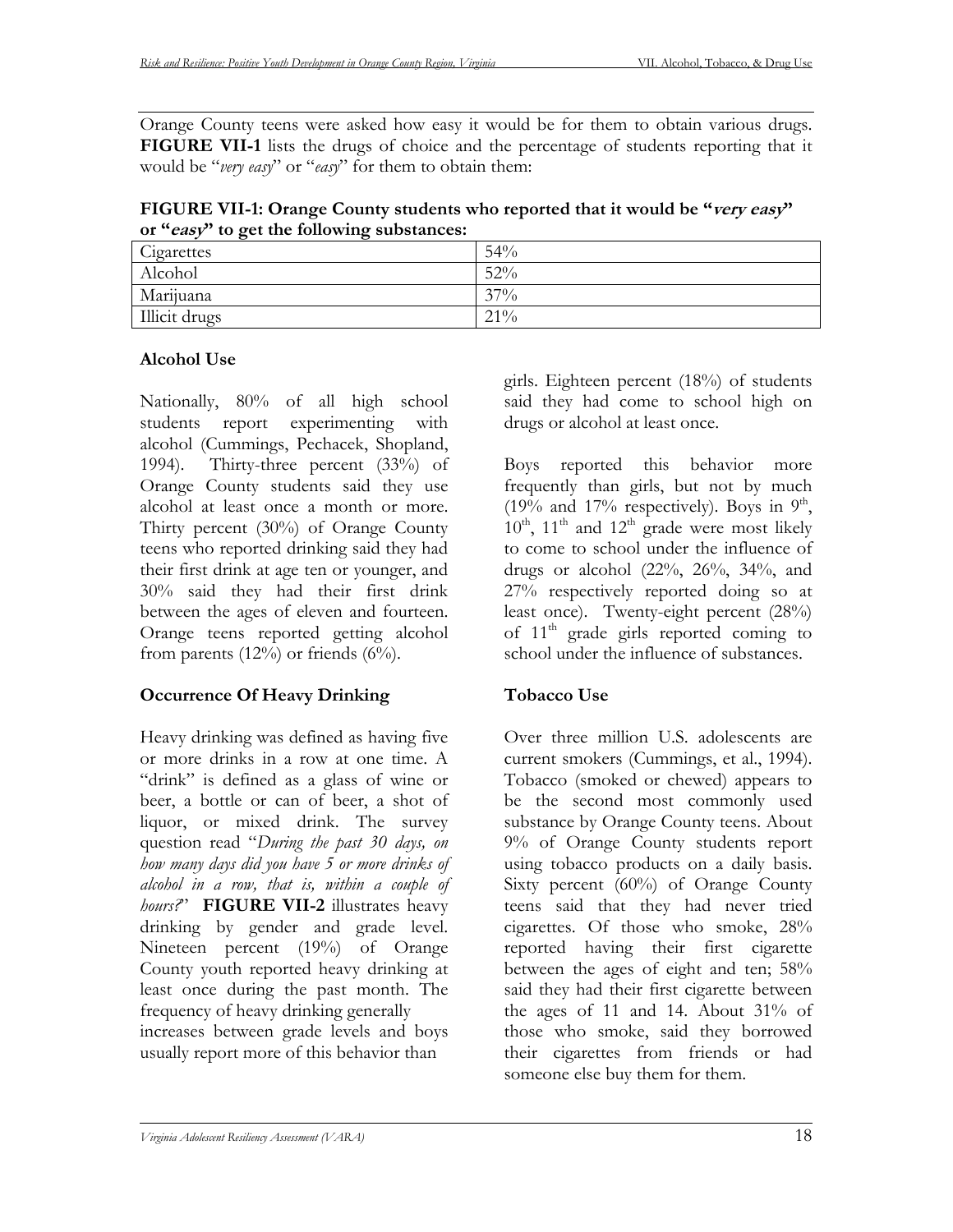**FIGURE VII-3** shows the percentage of students by grade and gender that smoke cigarettes or use other tobacco products at least once a month or more. This is important information because individuals

who start smoking during adolescence are more likely to continue smoking into adulthood (Chen & Kandel, 1995). Boys report this behavior more frequently than girls.



## **Other Drugs**

Johnston, Bachman & O'Malley (1997) looked at the percentage of  $12<sup>th</sup>$  graders who reported *ever* having used various illegal drugs. They found that 80% reported alcohol use, 65% reported cigarette use, 45% reported marijuana use, 18% reported inhalant use, 16% reported stimulant use, 7% reported cocaine use, and 2% reported heroin use.

In the Orange County, 15% of all students said they had smoked marijuana at least once during the past 30 days, 6% said they had used cocaine during the past 30 days, and 14% said they had used inhalants during the past 30 days. Seven percent (7%) said they had used steroids at least once in their lifetime, and 5% said they had used a needle to inject substances.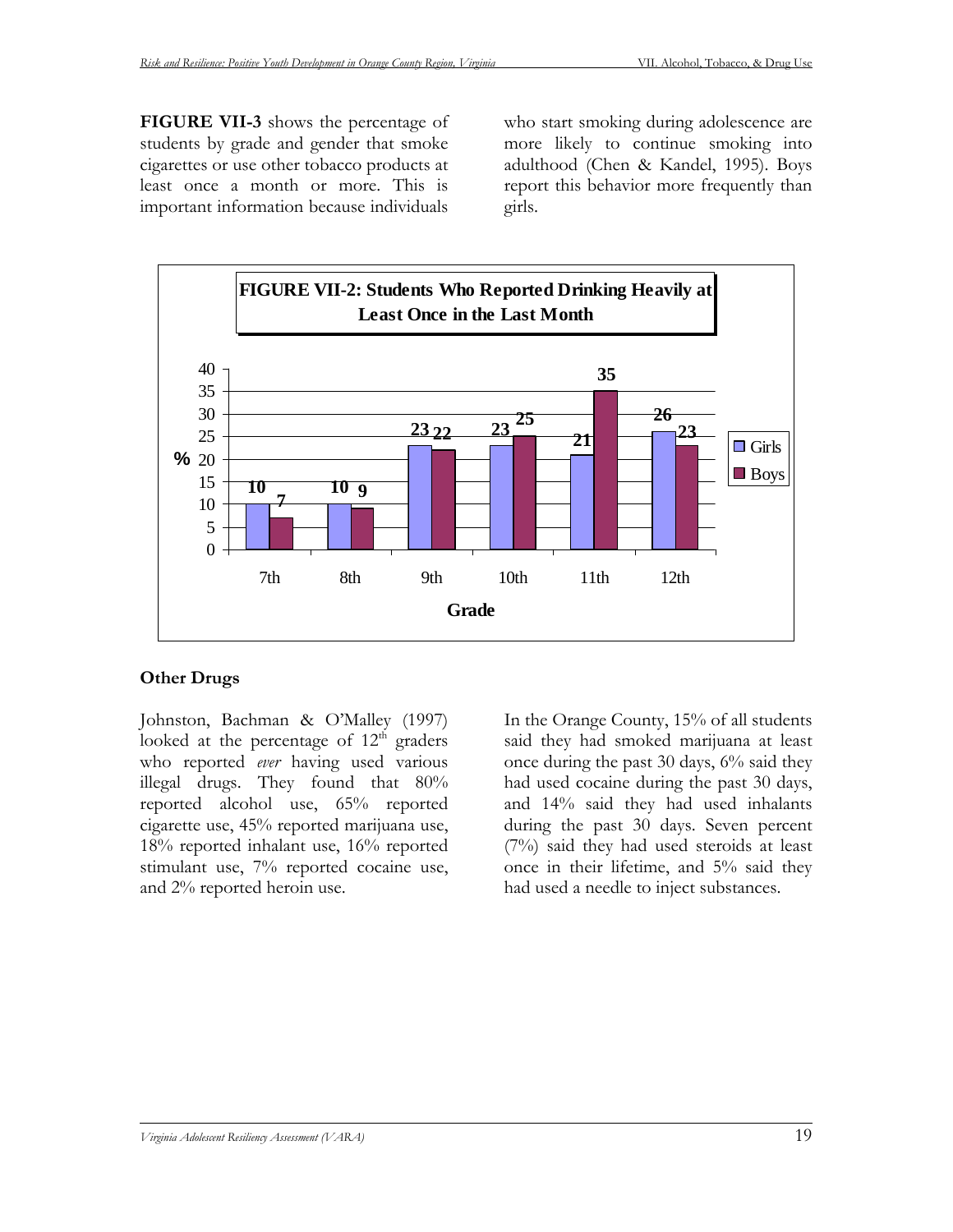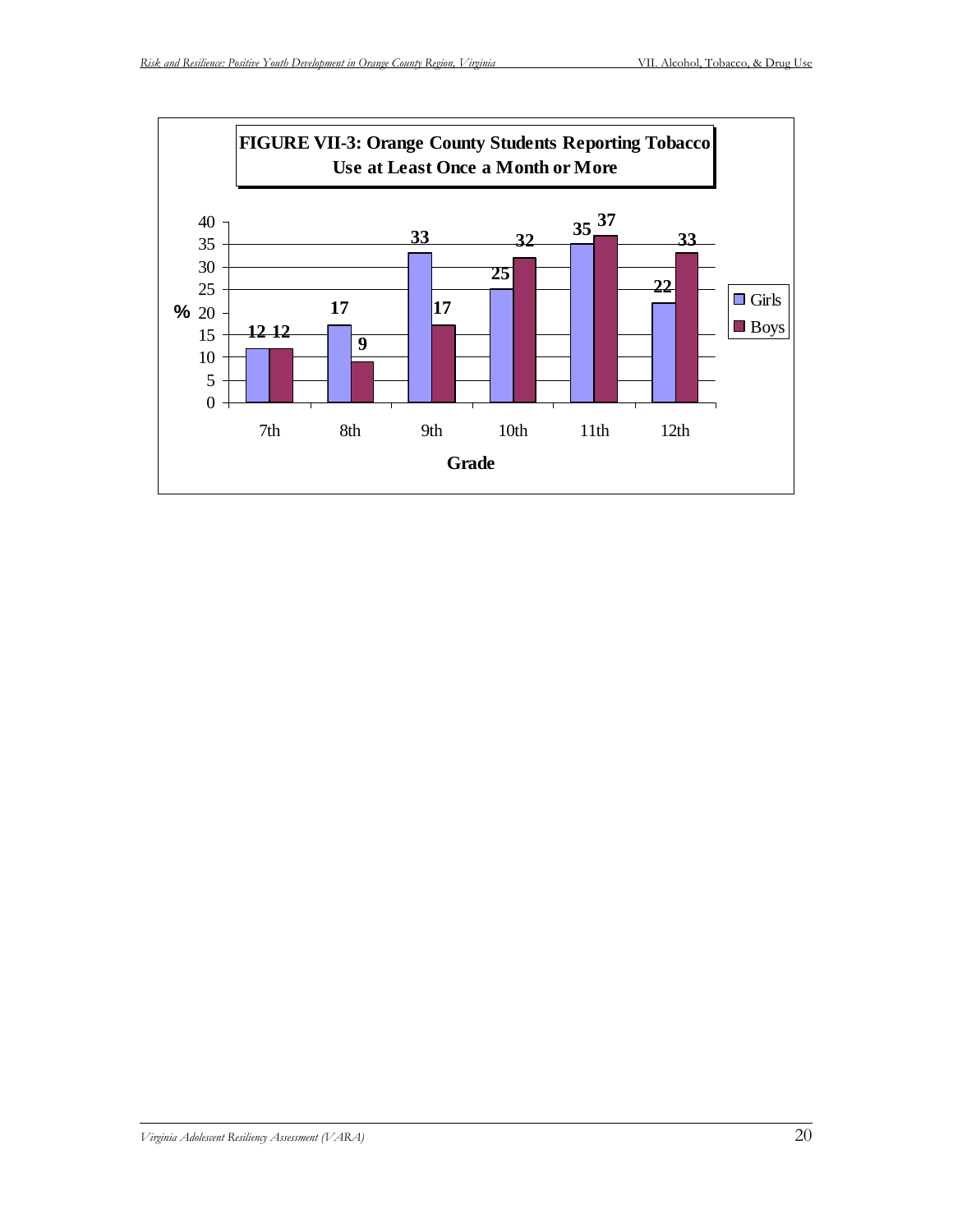# **VIII. DIET & EXERCISE**

ccording to one national study, between 50% and 70% of teenage girls diet (Gralen, Levine, Smolak, cording to one national study,<br>between 50% and 70% of teenage<br>& Murnen, 1990). Data from the 1997 Youth Risk Behavior Survey show that, regardless of ethnic background, teenage girls were more likely to identify themselves as overweight than were males (34% and 22% respectively). In addition, the study found that most female adolescents (60%) were attempting to lose weight, with 46% reporting dieting. In Orange County, 54% of boys and 53% of girls report feeling that their weight is "*about right*." Girls reported feeling that they were "*slightly overweight*" slightly more frequently than boys (28% and 23% respectively).

Parents, educators, and others who care for teens need to be aware of body image issues and dieting behavior among teens. Although unhealthy eating and unnecessary dieting may be prevalent among teenagers, the incidence of the two most severe eating disorders, anorexia nervosa and bulimia nervosa, are rather small (Fisher, Golden, Katzman, Kriepe, Rees, Schebendach, Sigman, Ammerman, & Hoberman, 1995). Anorexia and bulimia are far more common in girls than in boys (Steinberg, 1999).

**FIGURE VIII-1** shows the weight loss methods of choice for Orange County teens that report dieting.

| FIGURE VIII-1: Orange County students' reports of weight loss methods |        |             |  |
|-----------------------------------------------------------------------|--------|-------------|--|
| <b>WEIGHT LOSS BEHAVIOR</b>                                           | Girls  | <b>Boys</b> |  |
| Exercising                                                            | $62\%$ | 53%         |  |
| Eating less                                                           | 48%    | $27\%$      |  |
| Fasting, Use diet pills, powders, or                                  | 18%    | $11\%$      |  |
| liquids, vomiting or laxative use                                     |        |             |  |

#### **Exercise**

Research suggests children and adolescents who develop habits of exercising regularly may continue those habits into adulthood, reducing some health risks (e.g. osteoporosis, obesity, degenerative heart disease, etc.). Physical fitness is also connected with mental health and well being at all ages (The President's Council on Physical Fitness and Sports Report, 1997).

Fifty-seven percent (57%) of Orange County teens reported "*exercising or participating in physical activity for at least 20 minutes*" three or more days a week. We noted that 46% of those who exercised three times a week or more reported feeling satisfied with their weight or said that they are trying to stay at their current weight.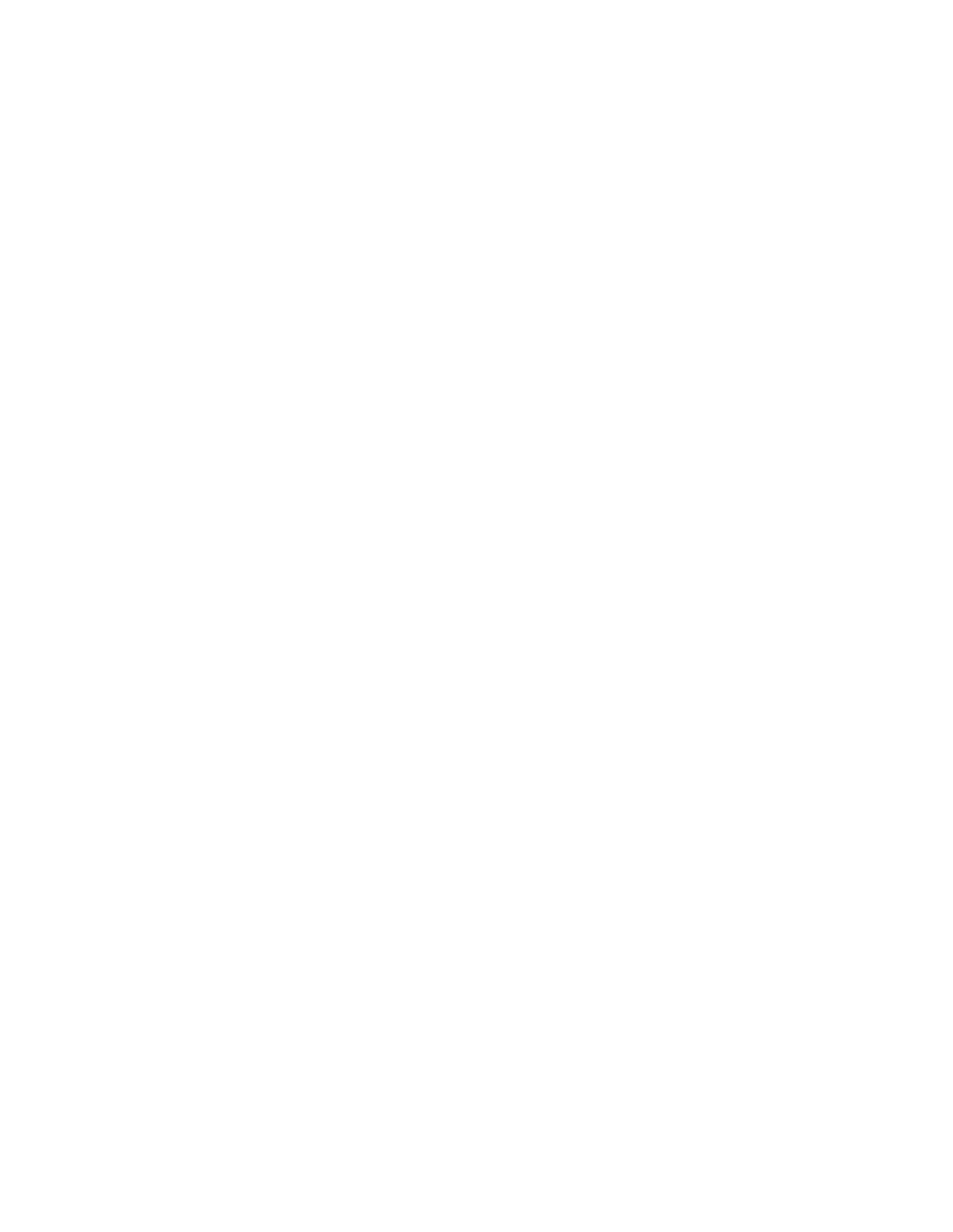#### **Team Sports**

Fifty-six percent (56%) of Orange County teens reported involvement in at least one team sport during the past year. Fifty-four

percent (54%) of girls were involved in sports, and 59% of boys were involved.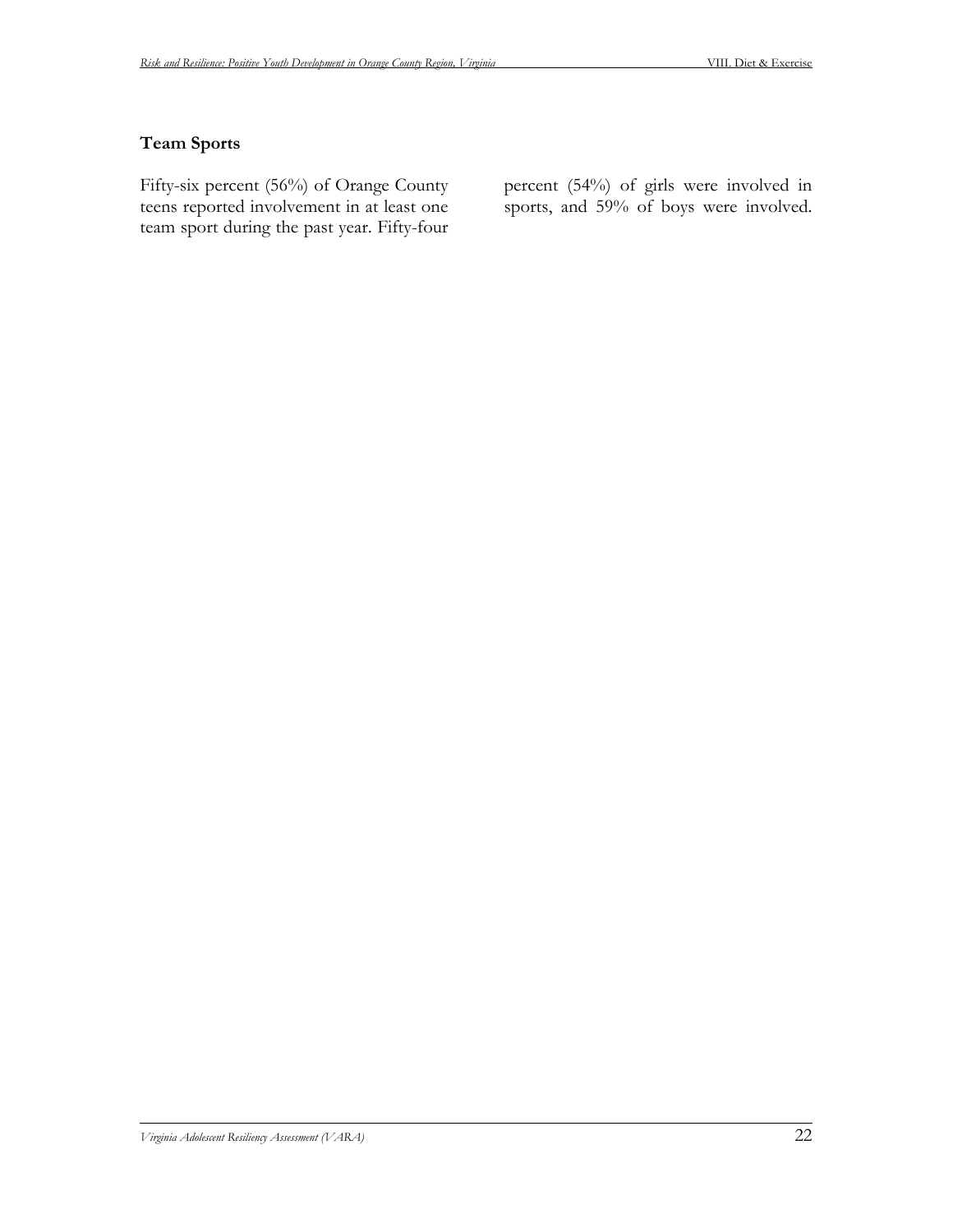# **IX. PERCEPTION OF COMMUNITY, SCHOOL, AND FRIENDS**

oung people do not grow up in isolation; they grow up in environments. Their families Joung people do not grow up in isolation; they grow up in environments. Their families influence children first and foremost, but friends, school, work, and the communities in which they live are also major influences. Adolescents are especially influenced by their communities because they are beginning to spend less time with their families and more time with their friends, in school, church, and other community contexts (Brown, 1990). For this reason, it is important to understand teens' perceptions about these influences.

A majority of Orange County teens (66%) said there were not enough "*fun things for kids my age to do*" in the communities. This perception steadily increased with age, ranging from 50% for  $7<sup>th</sup>$  graders to  $77\%$ for seniors in high school.

## **Perceptions of School**

Udry and his colleagues (1997) found that feeling connected to school (close to school and the people there, as well as feeling fairly treated) is the only school environment issue that acts as a protective factor for teens.

We asked Orange County teens questions designed to determine how connected they felt to their school. **FIGURE IX-1** shows how teens responded to questions about their investment in their school.

About 49% of Orange County students say they *"often attend school events such as football games, dances, or concerts."* While Orange County students generally (80%) report feeling encouraged by their teachers, 38% of the students report that they do not enjoy school. Many might gain from enhanced school efforts to help teens feel connected to their school through activities. Thirty percent (30%) of Orange County students report feeling a lack of respect from teachers; thus, it may be helpful to work toward improving teacher-student relationships. About 71% of Orange County students report being satisfied with their education.

| FIGURE IX-1: Orange County teens who said they "agree" or "strongly agree" with |        |  |  |
|---------------------------------------------------------------------------------|--------|--|--|
| the following statements:                                                       |        |  |  |
| Teachers in my school encourage me to do and be the best I can.                 | 80%    |  |  |
| I believe I am getting a good, high quality education at my school.             | $71\%$ |  |  |
| Teachers in my school respect and listen to me.                                 | 70%    |  |  |
| I enjoy going to school.                                                        | $62\%$ |  |  |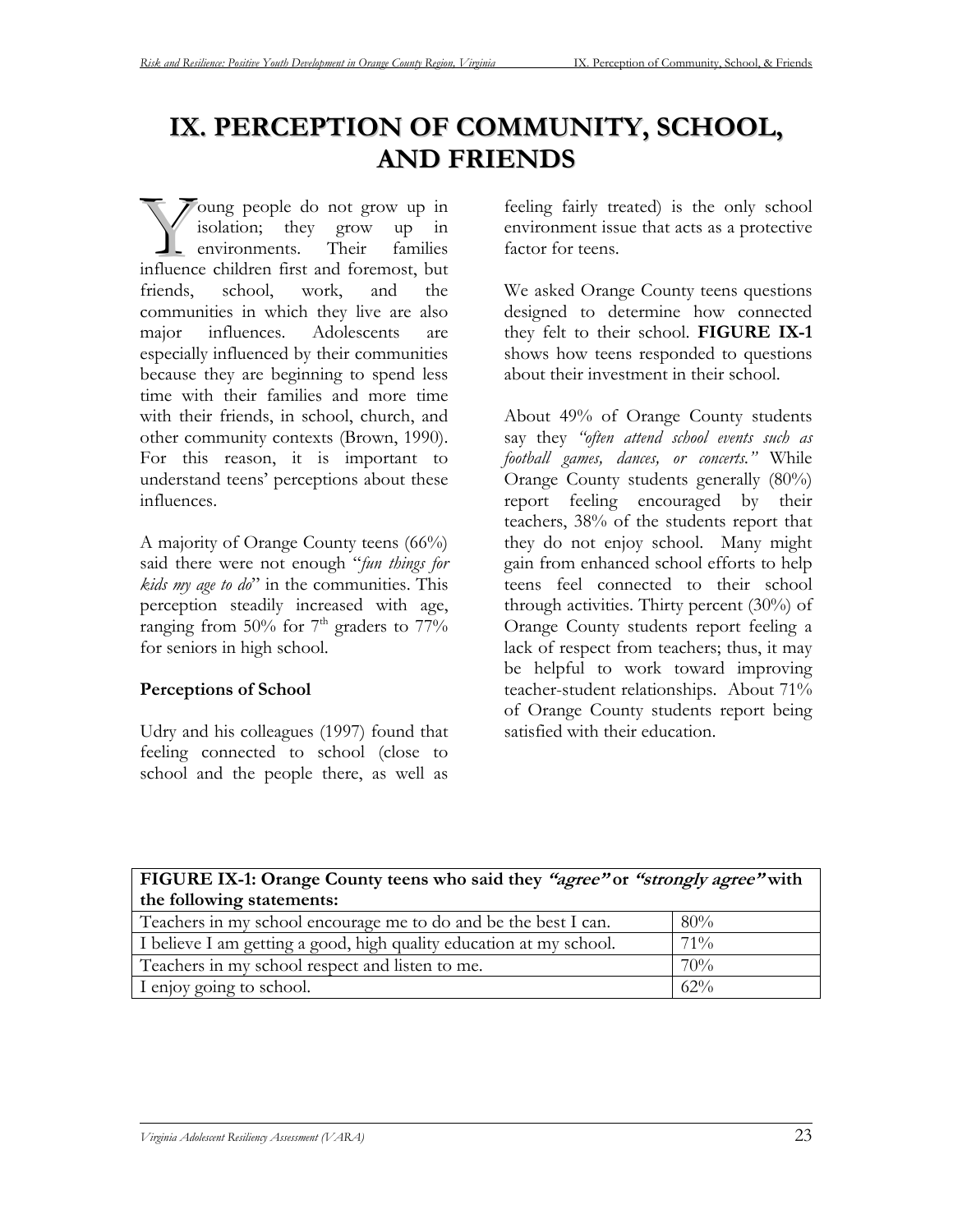#### **Educational Plans**

Figure IX-2 shows the percentage of students who have cut one or more classes in the past month. Reports of cutting class generally increased in the older teens. **Figures IX-3** and **IX-4** show Orange County girls' and boys' educational plans after high school graduation. The majority

of teens reported some plans for continued education after high school. Attending a four-year college was by far the most common choice for both girls and boys (63% and 53% respectively). Attending a two-year college was the next most common choice for girls (13%) and boys  $(10\%)$ .

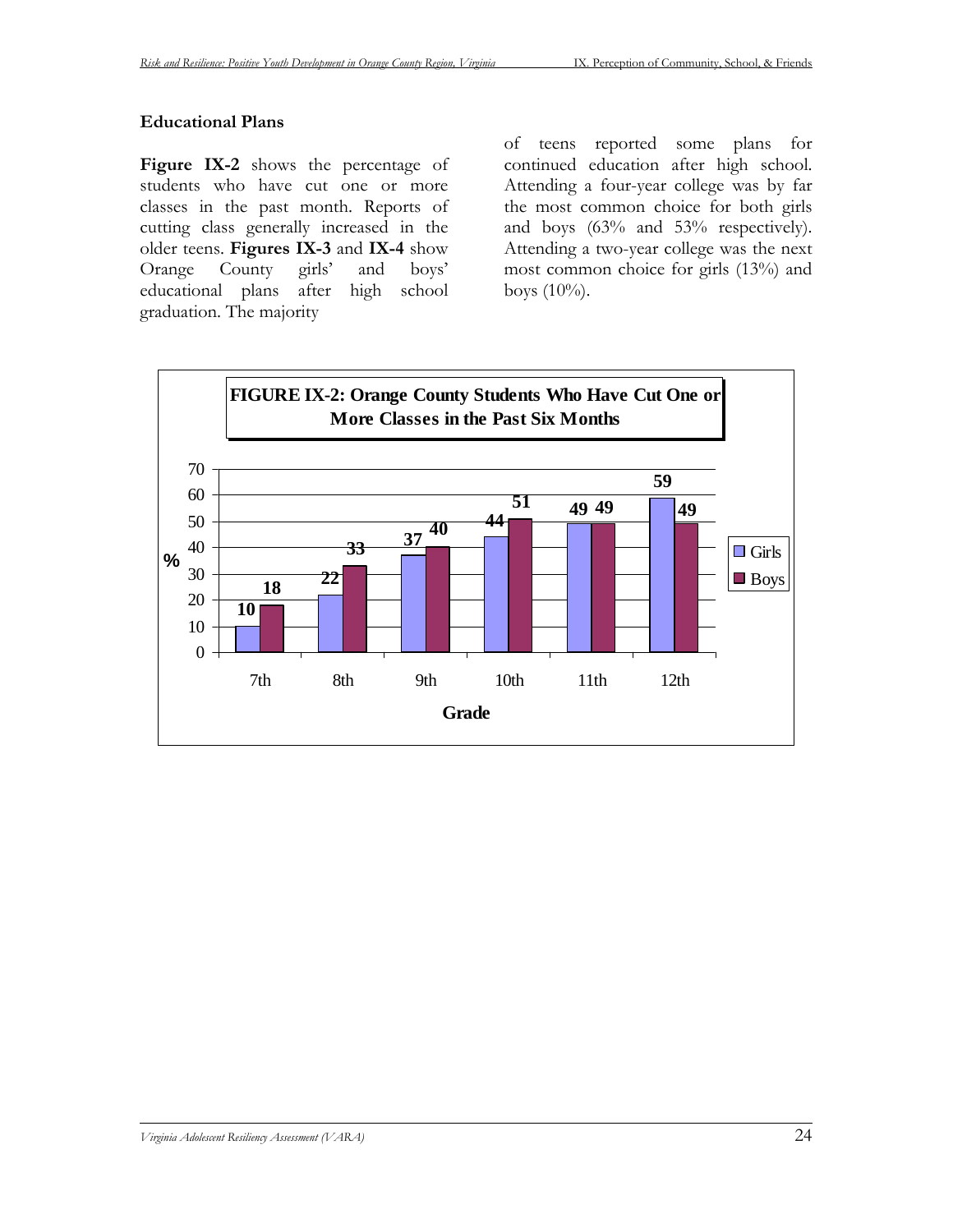



## **Friends**

Because friends are so influential, we want to understand how teens perceive their friends (Brown, 1990). Despite friends' influence on daily decisions, research shows teens are still more likely to go to adults than to friends for advice about decisions with long-term affects, such as college choice and career decisions

(Kandel, 1986; Sebald & White, 1980). Having at least one good friend has consistently been shown to be a protective factor for teens (Bogenscheider et al., 1991). Eighty-nine percent (89%) of Orange County students said they "*have at least one good friend they can count on.*"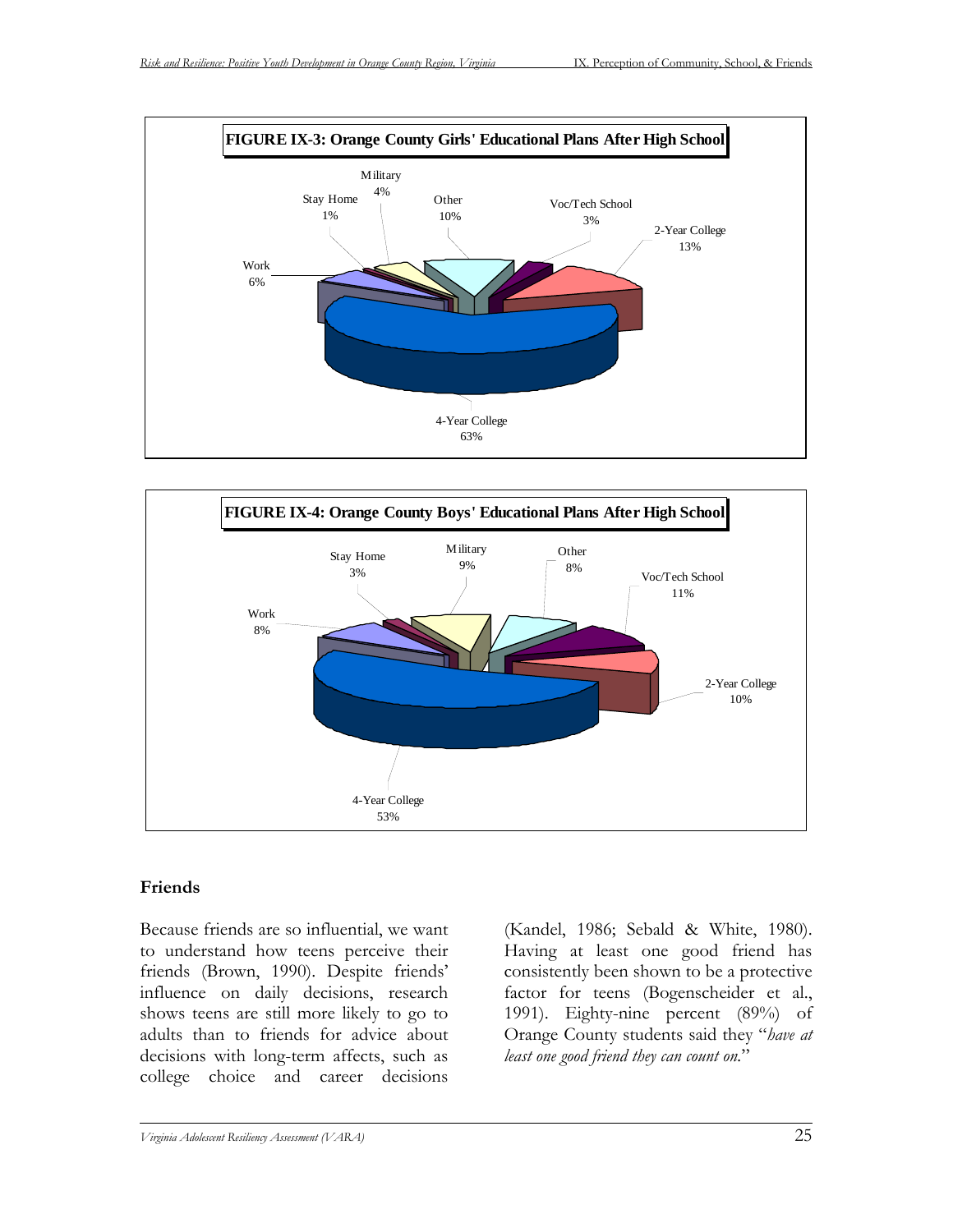| FIGURE IX-5: Orange County Teens' Perceptions of Friends' Values                   |                         |                         |                       |                |  |
|------------------------------------------------------------------------------------|-------------------------|-------------------------|-----------------------|----------------|--|
| Among the<br>friends that<br>you spend<br>time with, how<br>important is it<br>to: | Not at all<br>important | Not really<br>important | Somewhat<br>important | Very important |  |
| Finish high<br>school                                                              | $4\%$                   | $5\%$                   | 21%                   | 70%            |  |
| Continue<br>education past<br>high school                                          | $6\%$                   | 8%                      | 38%                   | 48%            |  |
| Be involved<br>with<br>extracurricular<br>activities                               | 14%                     | 18%                     | 32%                   | 36%            |  |
| Get a good job                                                                     | $5\%$                   | $8\%$                   | 25%                   | 62%            |  |

#### **Friends and Delinquency**

We know conformity to peers increases from middle childhood to middle adolescence and peers can be especially influential in situations involving problem behavior (Clasen & Brown, 1985). Whether the teens' peers encourage or discourage misconduct varies according to what "crowd" the student belongs (Clasen & Brown, 1985).

With this research in mind, we asked Orange County teens several questions about peer pressure. We found 33% of Orange County teens said they were at

least "*sometimes*" afraid of doing things their friends wouldn't approve of, but 80% said they "*rarely*" or "*never*" let their friends talk them into doing things they really don't want to do.

**FIGURE IX-6** illustrates Orange County teens' reports of their own delinquent actions separately by gender. As you can see, boys usually reported greater participation in delinquent activities than did girls.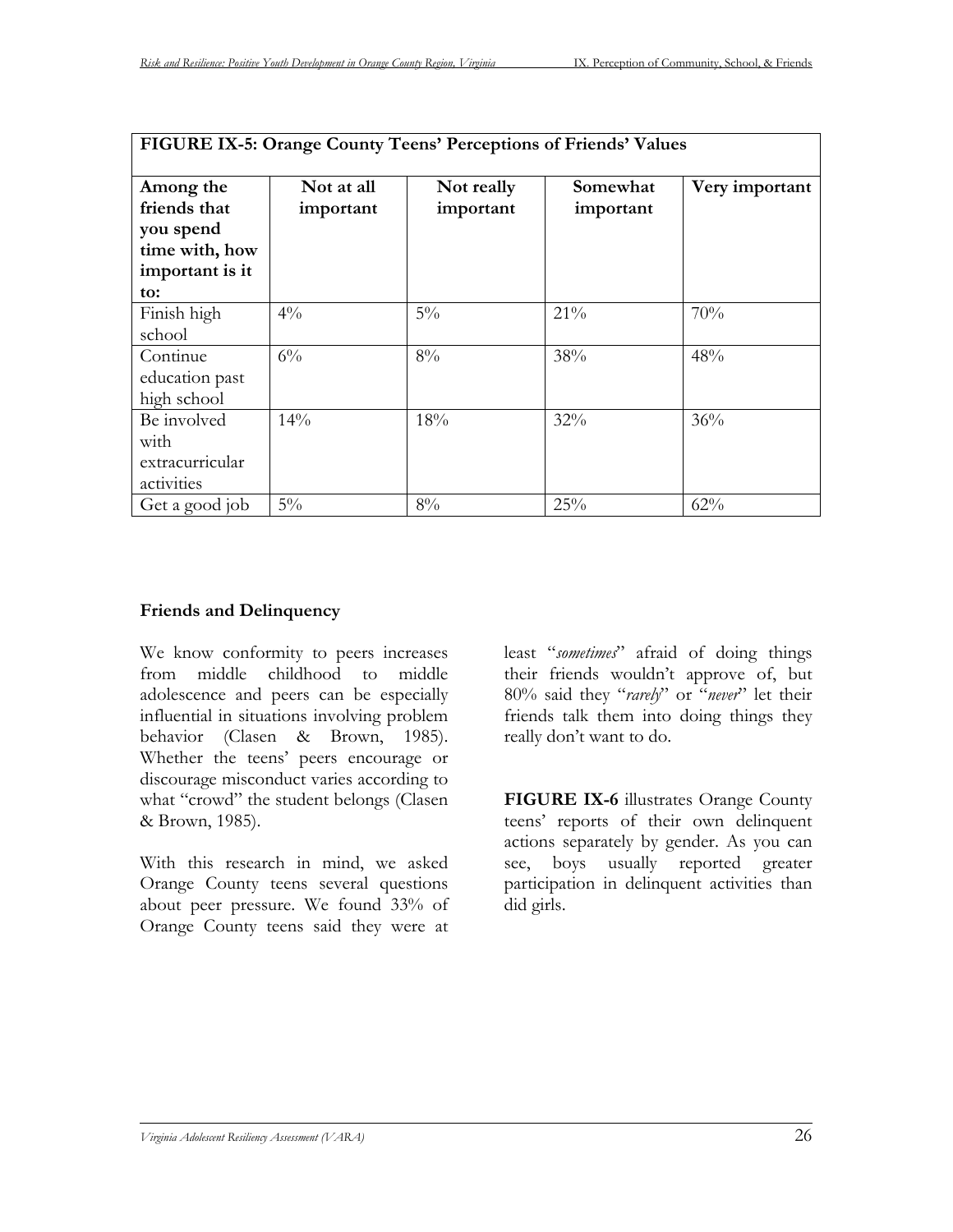| more times during the past six months |                            |             |  |
|---------------------------------------|----------------------------|-------------|--|
| <b>BEHAVIOR</b>                       | $7th$ through $12th$ grade |             |  |
|                                       |                            |             |  |
|                                       | Girls                      | <b>Boys</b> |  |
| Cheated on a class test               | 61%                        | 54%         |  |
| Cut class                             | 35%                        | 39%         |  |
| Took something without paying for it  | 23%                        | 25%         |  |
| Purposely damaged property            | 19%                        | 31%         |  |
| Got in trouble with police            | 17%                        | 27%         |  |
| Drove a car w/o owner's permission    | 13%                        | 17%         |  |
| Run away from home                    | 15%                        | 15%         |  |
| Broke into a car or building          | 10%                        | 14%         |  |
| Use a fake ID                         | $8\%$                      | $12\%$      |  |

# **FIGURE IX-6: Orange County Teens reporting their delinquent behavior one or**

## **Community Attitudes**

Although friends and family are important, teens' attitudes and behaviors are also shaped by their community's values.

When we asked Orange County students about their perceptions of community values related to dropping out of school and teen pregnancy, 63% said "*dropping out of high school is not acceptable behavior in the opinion of most people in our community.*" Another 32% said that dropping out "*is not encouraged, but is acceptable in the opinion of most people in our community.*" When asked about teen pregnancy, 58% of Orange County teens said that it "*is not acceptable behavior in the opinion of most people in our community,"* 38% reported they thought it was "*not encouraged, but is acceptable behavior in the opinion of most people in our community,"* and only 4% said that it was "*encouraged by most everyone in our community.*"

The presence of at least one caring adult (in addition to parents/guardians) has consistently been shown as a protective factor for youth (Walker & White, 1998). Many Orange County teens (64%) reported having at least one non-parent adult they could go to if they were having a serious personal problem.

Neighborhood monitoring is another protective factor. Neighborhood monitoring is the idea that non-parent adults are paying attention to what young people are doing, and that they would not hesitate to inform parents about teens' actions. In the Orange County, 73% of students "*somewhat agreed*" or "*strongly agreed*" with the statement that "*If I were to do something wrong, adults in my town, school, or community would probably tell my parents or guardians.*"

## **Community Activities**

As mentioned before, 58% of Orange County teens report **not** working at a job for pay. About 23% said they spent over three hours a day at home alone (5% said they spend *seven* or more hours each day at home alone). Only about 35% of Orange County teens said they participated in school- or community-based sports for an hour or more each day, and only 7% said they participated in a school-related, nonsport activity for an hour or more each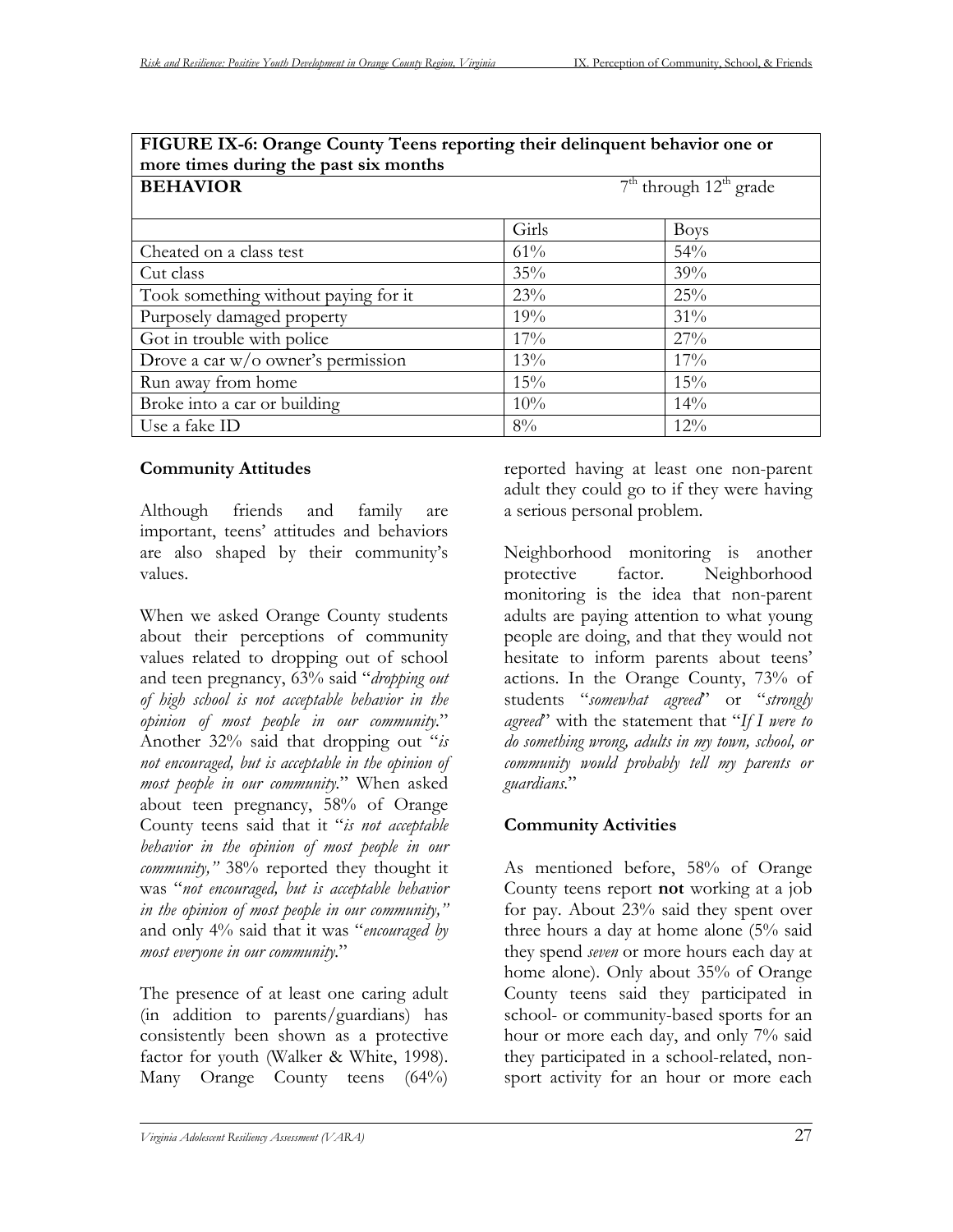day. Most teens (71%) said they **never** participated in non-school related clubs, such as 4-H or Scouts. In addition, 45% of teens reported doing volunteer work more than once a month.

Only 10% of Orange County teens said they strongly agreed there were enough fun things in the community for kids their age, and another 21% said they agreed somewhat. This means the majority of

teens (69%) feel there are **not** enough fun activities for them in the community. Dissatisfaction with availability of activities seems to increase with age: 32% of  $7<sup>th</sup>$  graders and 57% of 12<sup>th</sup> graders said they strongly disagreed. These findings have strong implications for increasing emphasis on or developing appealing and accessible after-school programs for Orange County teens, especially as they increase in grade level, as well as age.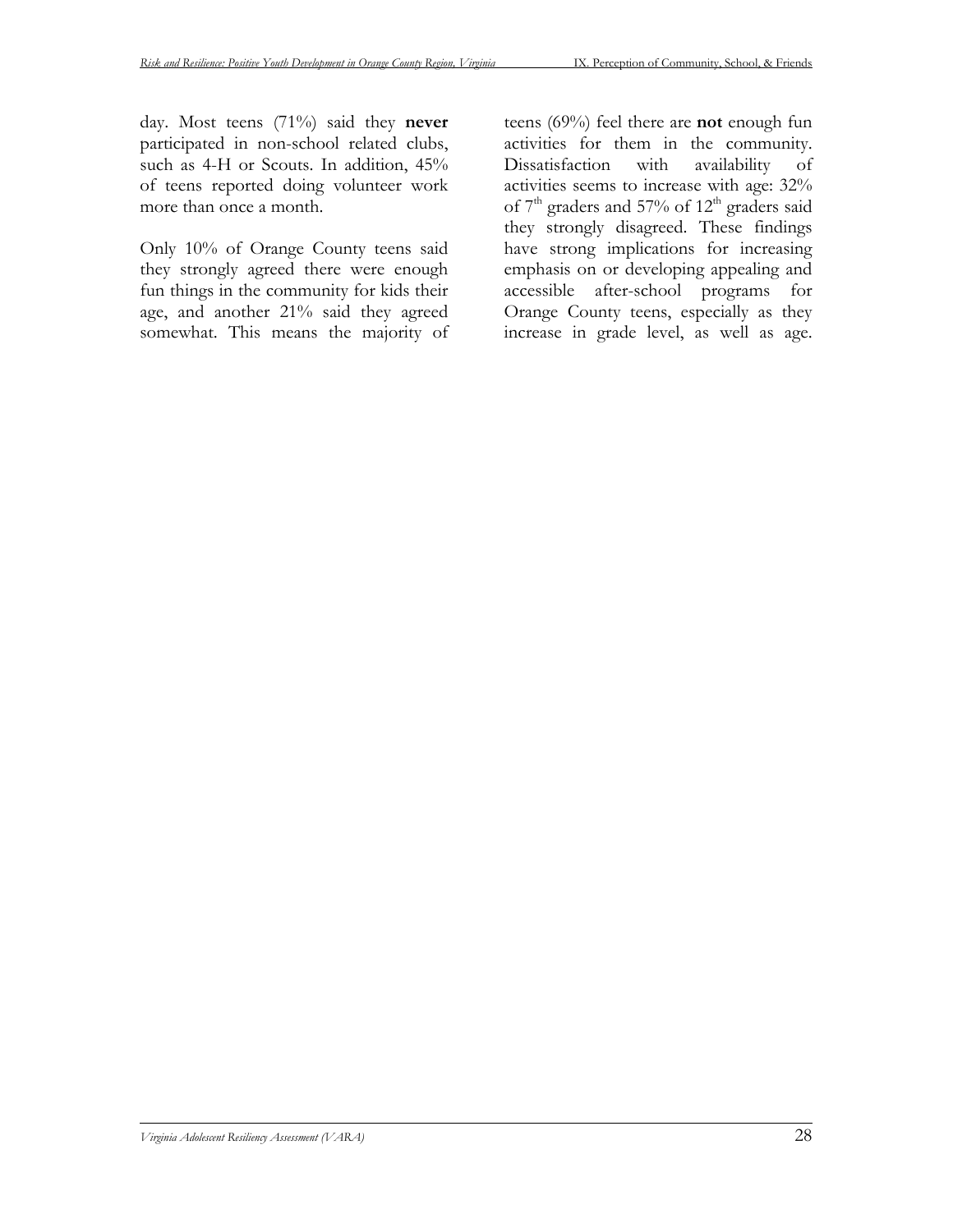# **X. PARENT-TEEN RELATIONS**

any parents talk about the challenges and joys they encounter raising teenagers. **EXECUTE:** The parents talk about the challenges and joys they conclude the concentration of the concentration are Researchers and clinicians, too, are interested in the topic, and many have written about the complicated relationship between parents and teens. Parents often wonder if teens give as much thought to the relationship as they do. In Orange County, the majority of students (76-92%) reported their parents were good parents, they cared, and they respected the teens "*most of the time*" or "*always*".

Orange County teens also have some concerns about their families. Forty-eight percent (48%) say they worry at least some about their family's level of income; 36% say they worry at least some about how well their parents get along with each other; and 16% say they worry at least some about violence in the home.

# **Communicating with Parents About Personal Problems**

The majority of Orange County teens report that they communicate with their parents about some important topics. Many of the students reported talking to their parents *"sometimes," "often"* or *"very often"* about issues like teachers or classes (73%); their career or educational plans past high school (75%); and things they enjoy (76%).

There seem to be some "taboo" topics, however, such as drugs and sex. About each of those topics, 55-60% of teens said they "*never"* or *"rarely"* talk to their parents. Forty-four percent (44%) of Orange County teens said they *"never"* or *"rarely"* talk to their parents about personal problems or concerns, and 43% said the same about dating.

# **Decision-making**

Research shows teenagers who are the most competent and responsible and who have the highest self-esteem are more likely to have parents who allow them to express their opinions, involve them in making decisions and rules, and explain the reasons behind family rules and discipline (Demo, Small, Savins-Williams, 1987). By involving youth in making decisions, parents teach their teens how to make important and wise decisions under their watchful supervision.

The survey question, *"In general, how are most important decisions made between you and your parent(s) or other adult you live with (for example, what time you need to be home at night or where you can go with your friends)?"* reveals four different patterns of decision making between parents and teens. The majority of teens (64%) reported having some discussion with their parents about decisions. Nineteen percent (19%) said their parents tell them *"exactly what to do*"; 12% said, *"They trust me to decide for myself"*; and 3% said, *"They don't care what I do, so I decide for myself."* We were encouraged that over half of Orange County teens reported having some input in decisionmaking.

# **Parental Monitoring**

Recent research suggests parents' supervision and awareness of a teen's behavior and whereabouts (known as *parental monitoring*) can be an important factor in preventing adolescent problem behavior. Those researchers found higher levels of parental monitoring are related to lower rates of sexual activity and to lower levels of alcohol and drug use (Pettit,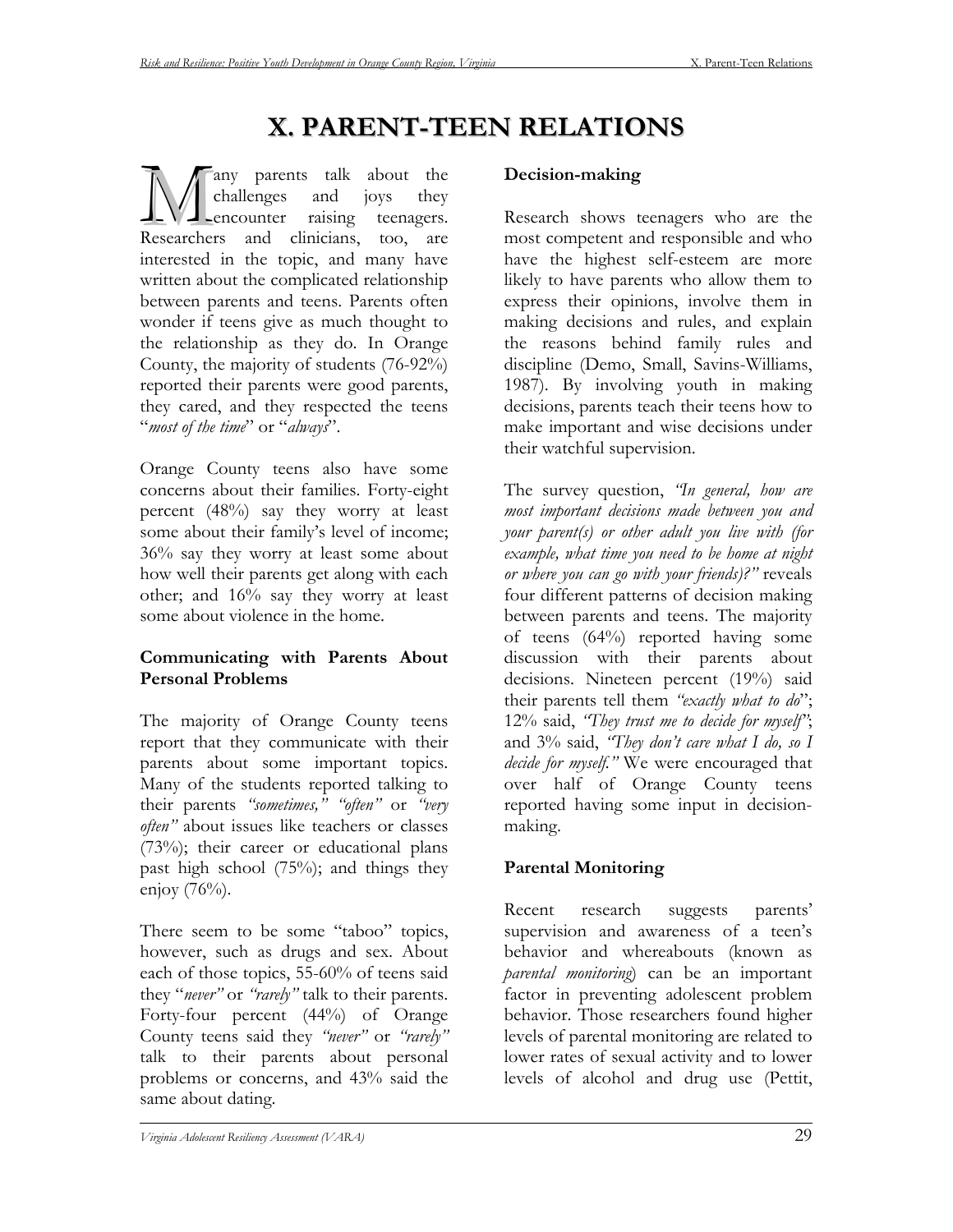Bates, Dodge, & Meece, 1999, Rodgers, 1999).

We included questions in the survey designed to assess teens' perceptions of how well they were monitored by their parents. Teens were asked to say how often they talked with parents about their plans, if they are required to call home if

they will be late, and how well parents get to know their friends and friends' parents.

**FIGURE X-1** shows the students' perceptions of how parents monitor their behavior in various important aspects of their lives.

#### **FIGURE X-1: Orange County Teens Reporting Their Parents Monitor Their Behavior "a lot of the time" or "always" in the Following Ways:**

| My parent(s) know where I am after school.                                    | 88%    |
|-------------------------------------------------------------------------------|--------|
| I am expected to call my parent(s) to let them know if I am going to be late. | 86%    |
| When I go out at night, my parent(s) know where I am.                         | 84%    |
| My parent(s) know who my friends are.                                         | 73%    |
| $\Delta$ My parent(s) monitor my television/computer/internet use.            | 58%    |
| My parent(s) know the parents of my friends.                                  | $52\%$ |

Orange County teens generally seem to perceive a great deal of monitoring by their parents, and we know this can provide a powerful protective factor in the lives of these teens. With regard to knowing their friends' parents, television, and especially Internet use, Orange County teens seem to perceive less monitoring. Considering the availability of inappropriate information on the Internet, it may be important for Orange County parents to pay closer attention to teens' computer use. One option for parents may be choosing to keep computers in family rooms rather than in teens' bedrooms.

We must emphasize that, in this case, teens' perceptions may be more important than their parents' actual behavior. It is also significant to point out that effective parental monitoring of teenagers does not mean that parents must always be present, nor does it suggest that parents should be overly intrusive in the lives of their kids. Rather, parental monitoring implies that

parents show an active interest in the lives of their children, enforce family rules, and raise issues that concern them.

## **Perception of Parental Values**

When asked about their perception of parental values related to drinking alcohol underage, 80% of Orange County students "*strongly agreed*" or "*agreed*" that "*My parents think it is wrong for teens to drink alcohol before they are 21 years old*". When asked about their perception of parental values related to premarital sex, 75% of Orange County students "*strongly agreed*" or "*agreed*" that "*my parents think it is wrong for teens my age to have sexual intercourse if they are not married*". The vast majority of Orange County teens (92%-97%) believe their parents think it is "*somewhat important*" or "*very important*" to finish high school, get good grades, go to college and get a good job; 67% reported that parents think it is "*somewhat important*" or "*very important*" to be involved with sports, school events, or community or school-based activities.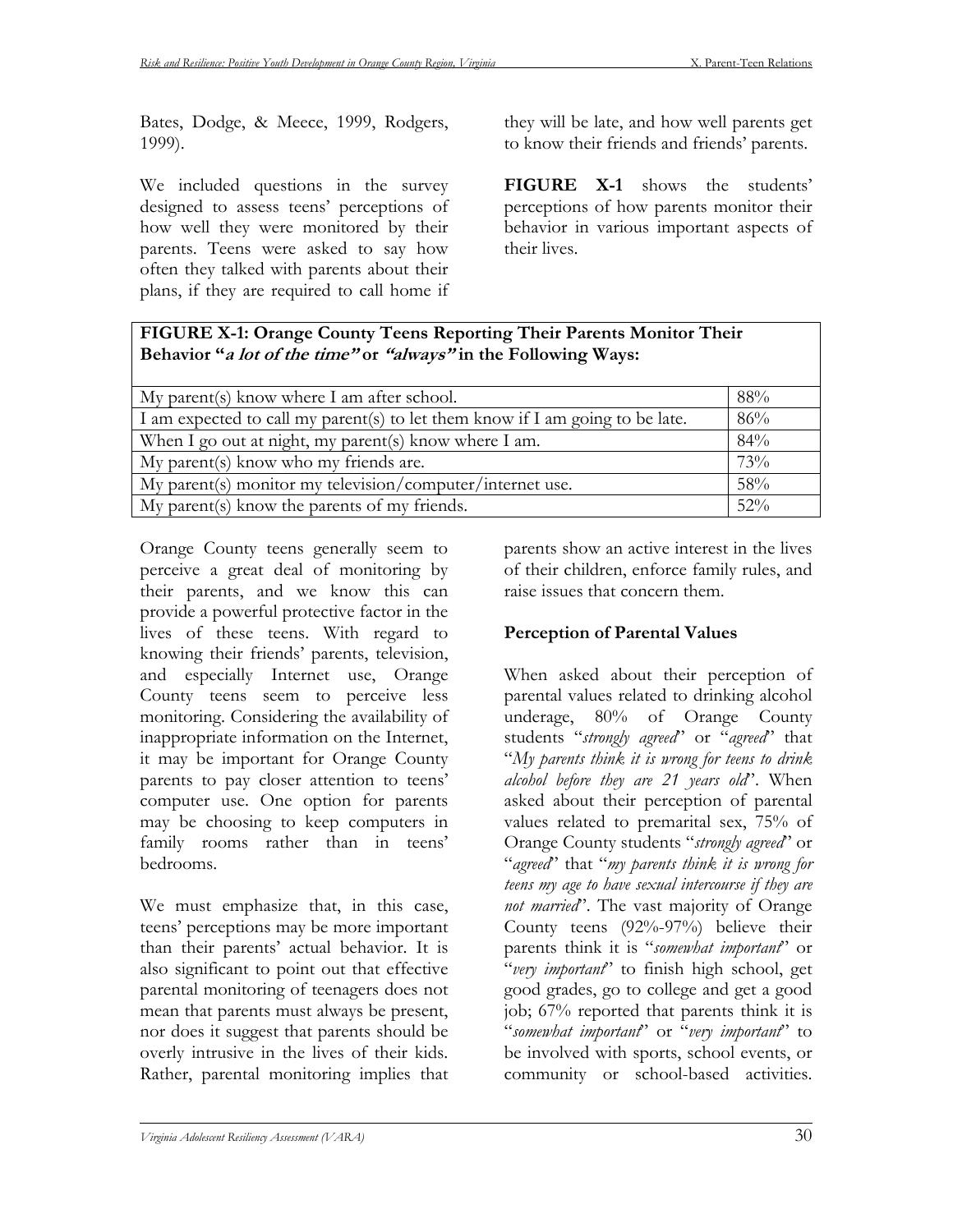# **XI. SEXUALITY**

he United States has the highest tee n pregnancy, childbirth, and The United States has the highest<br>teen pregnancy, childbirth, and<br>abortion rates of any industrialized Western nation. Studies suggest that about one-third of all boys and one-quarter of all girls have had sexual intercourse by age fifteen (Miller & Moore, 1990). Age at first intercourse varies widely by ethnicity and region.

In Orange County, 35% of students said they had had sexual intercourse. *"Sexual intercourse"* was not defined. **FIGURE XI-1** shows the percentage of students by gender and grade that said they had had sexual intercourse. In general, the percentage of teens reporting

intercourse increases with increasing grade level. Reports range from 19% of  $7<sup>th</sup>$  grade boys to  $53\%$  of  $12^{th}$  grade girls. Forty-two percent (42%) of those Orange County teens that said they were sexually active reported having had only one sexual partner. Twenty-four percent (24%) of sexually active Orange County teens said they had had between three and five partners; 16% specified six or more.

Of those teens that reported having had sex, 28% had their first experience at or before age 12; 56% said they had their first experience between ages 13 and 15; 16% said their first experience was at 16 or older.

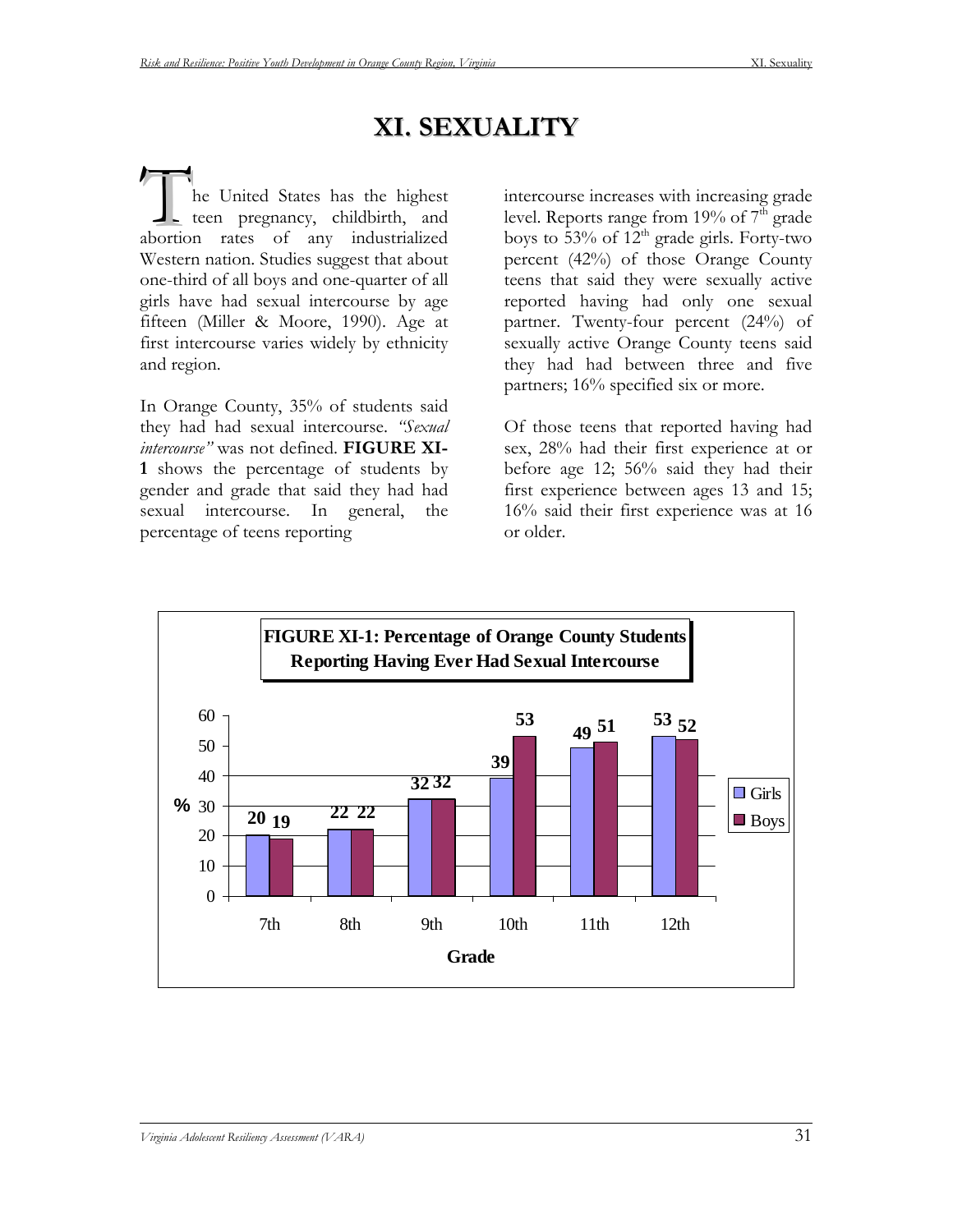#### **Contraception**

In national studies of late adolescent boys, 40% reported using either no contraception or an ineffective method (e.g. withdrawing before ejaculating) the first time they had sex (Miller & Moore, 1990). Nearly one-sixth of all 15- to 19 year-old sexually active girls reported never having used any contraception at all (Chilman, 1990; Hayes, 1987).

One of every four sexually active teens in the U.S. contracts a sexually transmitted disease before high school graduation (Gans, 1990). Early, unplanned pregnancy or parenthood affects the future life prospects of the young parents, and it can also put the baby at higher risk for both short and long-term health and social problems.

Of those Orange County teens that are currently sexually active (defined as having had sex within the past 30 days), 43% said they did not use a condom during their last sexual encounter; 42% said they "*never*" or "*rarely*" use other forms of birth control.

## **Communication**

Research on parent-teen communication about sexuality has produced mixed results. Some studies have found that young people who talk with their parents about sexuality and their values regarding it are less likely to be sexually active, especially if the values parents convey discourage early sexual activity. Most people would agree that open parent-teen communication about sexuality is desirable. In fact, most parents and teens say that they would like to talk more openly and more frequently about sexuality. Do most Orange County teens talk to their parents about sexuality? About 40% of teens in this community

said they talked to their parents at least some about sex and/or birth control during the past year. Sixty percent  $(60\%)$ said these conversations "*rarely*" or "*never*" occurred.

#### **Perceptions Of The Reasons Teens Do And Do Not Engage In Sexual Intercourse**

What teens think about why their peers abstain from or participate in sexual intercourse can give us insight into understanding why some teens are sexually active while others are not. Moreover, if we wish to design programs that prevent or delay the occurrence of sexual intercourse or help teens make responsible decisions about sex, it is critical for us to understand the consequences and benefits teens associate with it.

**FIGURES XI-2** and **XI-3** list the perceptions Orange County teens have about why teens do and do not have sexual intercourse. Teens were asked to pick one statement from nine choices that best describes what they thought was the "*one main reason why teens do not have sexual intercourse*." Teens were also asked to describe the "*one main reason why teens do have sexual intercourse*." It is important to emphasize that teens were only allowed to pick one choice from the statements presented in the figure. These responses are separated by those teens who are sexually active and those who are not.

In Orange County, the responses from sexually active and sexually non-active teens were similar. Fear of pregnancy was the most commonly cited reason both sexually active and non-sexually active teens for not engaging in sex. A large percentage of both ranked curiosity and pleasure as the main reason why teens engage in sexual intercourse.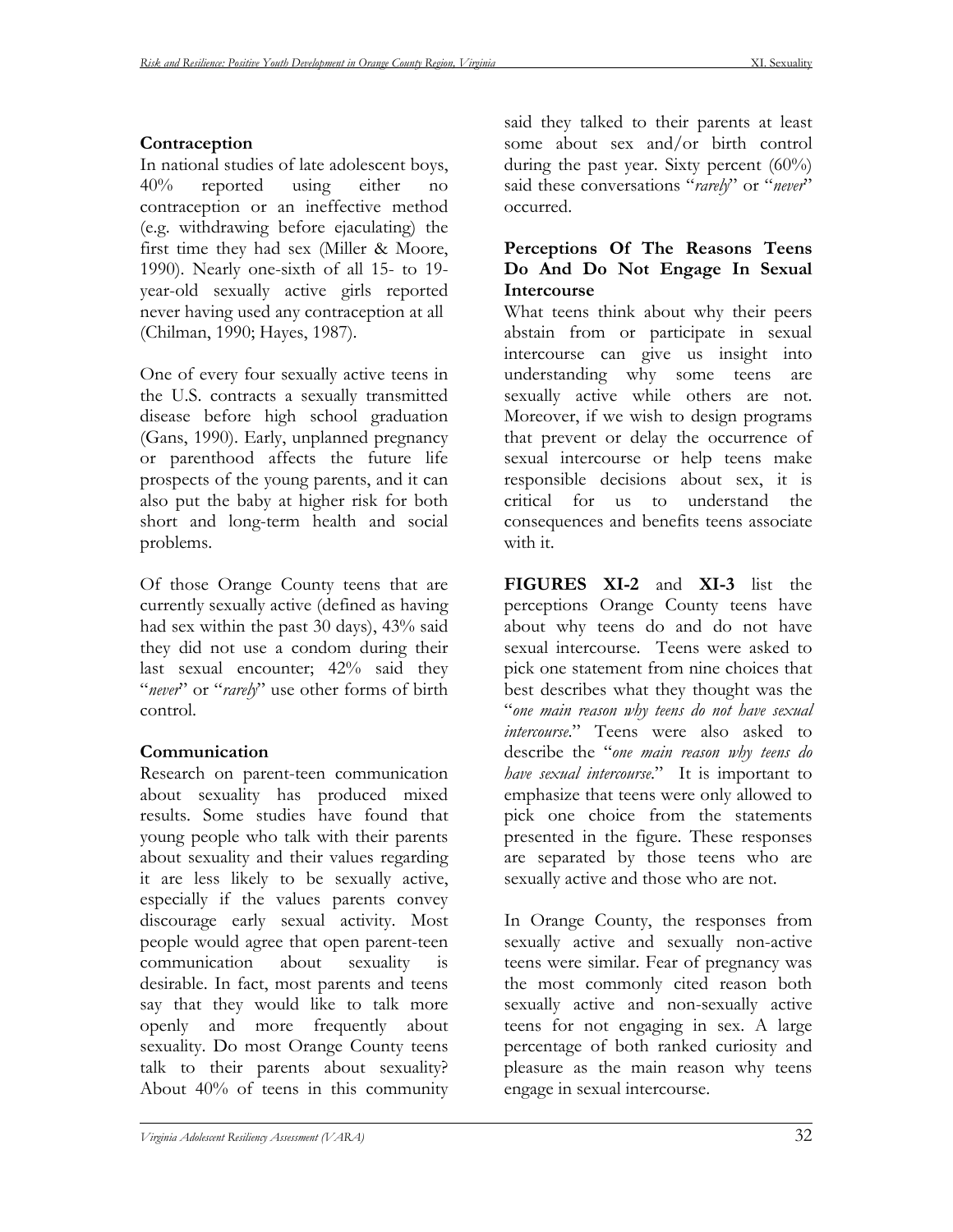| <b>STATEMENT</b>                                | Not sexually active | Sexually Active |
|-------------------------------------------------|---------------------|-----------------|
|                                                 | $(N=914)$           | $(N=224)$       |
| They or their partner might get pregnant        | 29%                 | 27%             |
| They want to wait until they are ready          | 23%                 | $22\%$          |
| They don't want to get AIDS, HIV, or            | 13%                 | $12\%$          |
| another sexually transmitted disease            |                     |                 |
| They think it is morally wrong or it is against | $12\%$              | 13%             |
| their religion to have sex outside of marriage  |                     |                 |
| Their parent(s) don't approve                   | $7\%$               | $5\%$           |
| They are afraid they will get caught            | $7\%$               | 15%             |
| They don't need it to make them happy           | $6\%$               | $3\%$           |
| They are not in love with anyone yet            | $4\%$               | $3\%$           |
| Their friends don't approve                     | $.5\%$              | $0\%$           |

## **FIGURE XI-2: What Do You Think Is The One Main Reason Why Teens Your Age Do Not Have Sexual Intercourse?**

## **FIGURE XII-3: What Do You Think Is The One Main Reason Why Teens Your Age Have Sexual Intercourse?**

| <b>STATEMENT</b>                           | Not sexually active | Sexually Active |
|--------------------------------------------|---------------------|-----------------|
|                                            | $(N=914)$           | $(N=224)$       |
| It gives them pleasure                     | $31\%$              | 37%             |
| They want to see what it is like           | 27%                 | 19%             |
| They want to fit in with their friends     | $11\%$              | $7\%$           |
| It helps them to keep a boy/girlfriend     | $11\%$              | $6\%$           |
| It makes them feel loved                   | $6\%$               | $7\%$           |
| It's part of a mature, loving relationship | $4\%$               | 16%             |
| There is nothing else to do                | $5\%$               | $3\%$           |
| It makes them feel like an adult           | $3\%$               | $4\%$           |
| They are forced or pressured               | $1\%$               | $2\%$           |
| They want to have a baby                   | $.3\%$              | $1\%$           |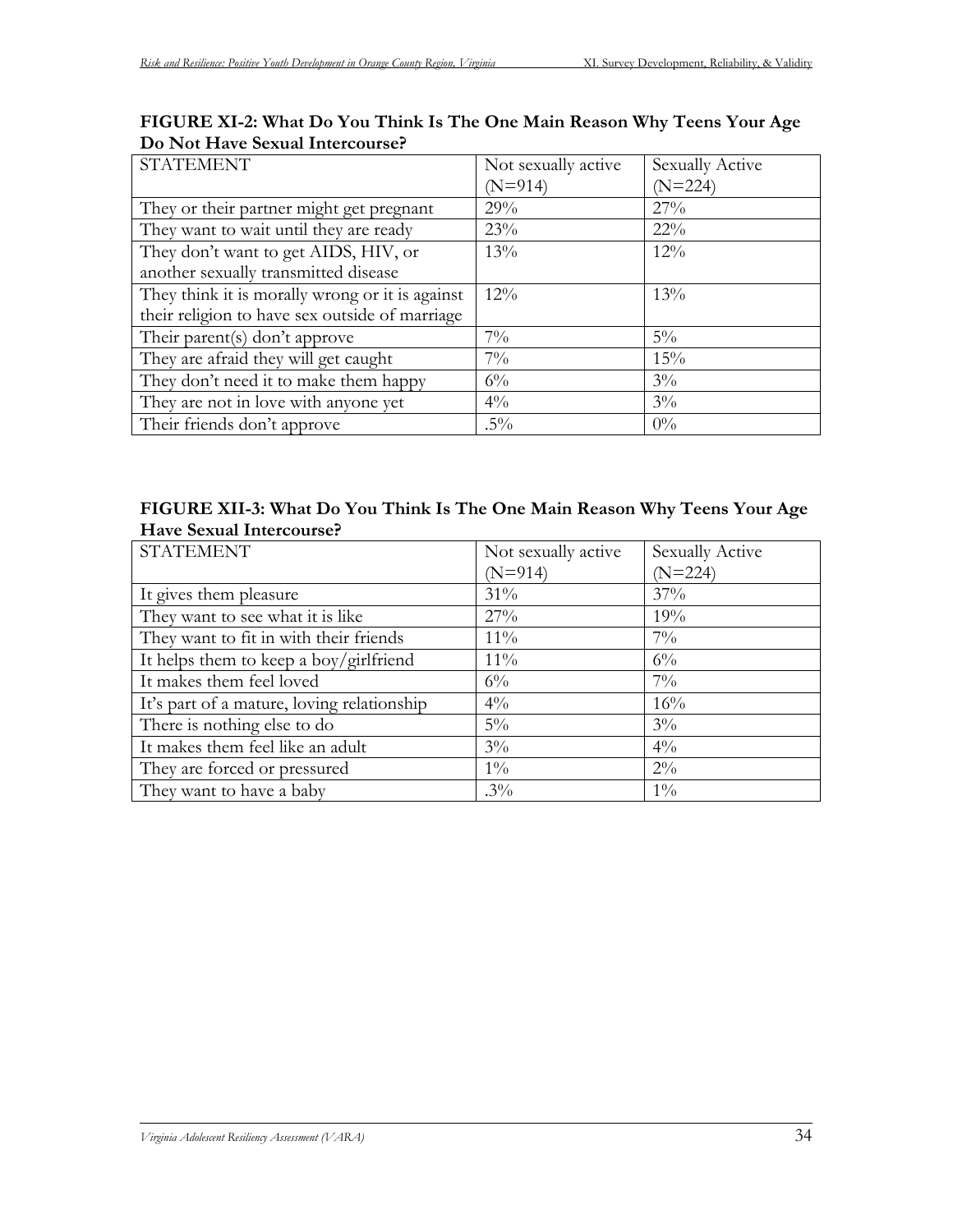# **XII. SURVEY DEVELOPMENT, RELIABILITY, AND VALIDITY**

any people wonder how accurate the V.A.R.A. survey is. There is no simple scale of **A** any people wonder how accurate the V.A.R.A. survey is.<br>There is no simple scale of accuracy, and no way to say for sure how "true" the information we gathered is. Instead, we will define *reliability* and *validity* (research measures of accuracy), describe what we did to make the data as accurate as possible, and explain the strengths and weaknesses the survey process we used in Orange County.

When people ask about a survey, "Does it measure what we intended to measure?" they are asking whether or not the survey is *valid*. In other words, if we ask "Are you happy?" does that accurately measure happiness? We consider whether the question is specific, easy to understand, and whether what is described is easily quantifiable. *Reliability* refers to the consistency of a survey. If a survey is reliable, the same students will give similar responses to the same questions if tested multiple times. A study must be reliable to be valid. Whenever possible, we used wellestablished questions that had previously demonstrated reliability and validity in the V.A.R.A. survey.

With any self-report survey, there is the possibility that a small percentage of those surveyed will not take the survey seriously. This usually accounts for less than one to two percent of the total. Fortunately, most teenagers who do not take the survey seriously are not subtle with their responses. They typically exaggerate their responses so much that their surveys are easy to identify and remove.

All self-report surveys are susceptible to some bias in reporting. For instance, there might be a slight under reporting of socially undesirable behaviors (e.g. illegal drug use) and a slight over reporting of behaviors that participants perceive as socially desirable (e.g. sexual activity for early adolescent males) (Harrel, 1985). Studies indicate that such under reporting is small—ranging from two to ten percent—depending on how the survey is administered and how the questions are asked.

In addition, because our memories are imperfect, there is a tendency for people to be somewhat less accurate on more specific questions. For example, most students can accurately remember if they have ever smoked marijuana. However, they may answer less accurately to a more specific question, such as, "How many times have you smoked marijuana in the past year?" This is mostly a result of problems in remembering details, rather than a lack of honesty.

Many people think that the survey questions alone are what make the answers reliable and valid. However, the survey conditions—how it is administered —are critical to determining the accuracy of the data. We address the key components of survey conditions by making sure students know their answers are confidential and anonymous (this helps ensure honesty), and by making sure that those who administer the survey to the students are knowledgeable about it, believe it is important, and let the students know the survey's importance and that the information will be used to benefit Orange County teens (this helps ensure it is taken seriously) (Nurco, 1985).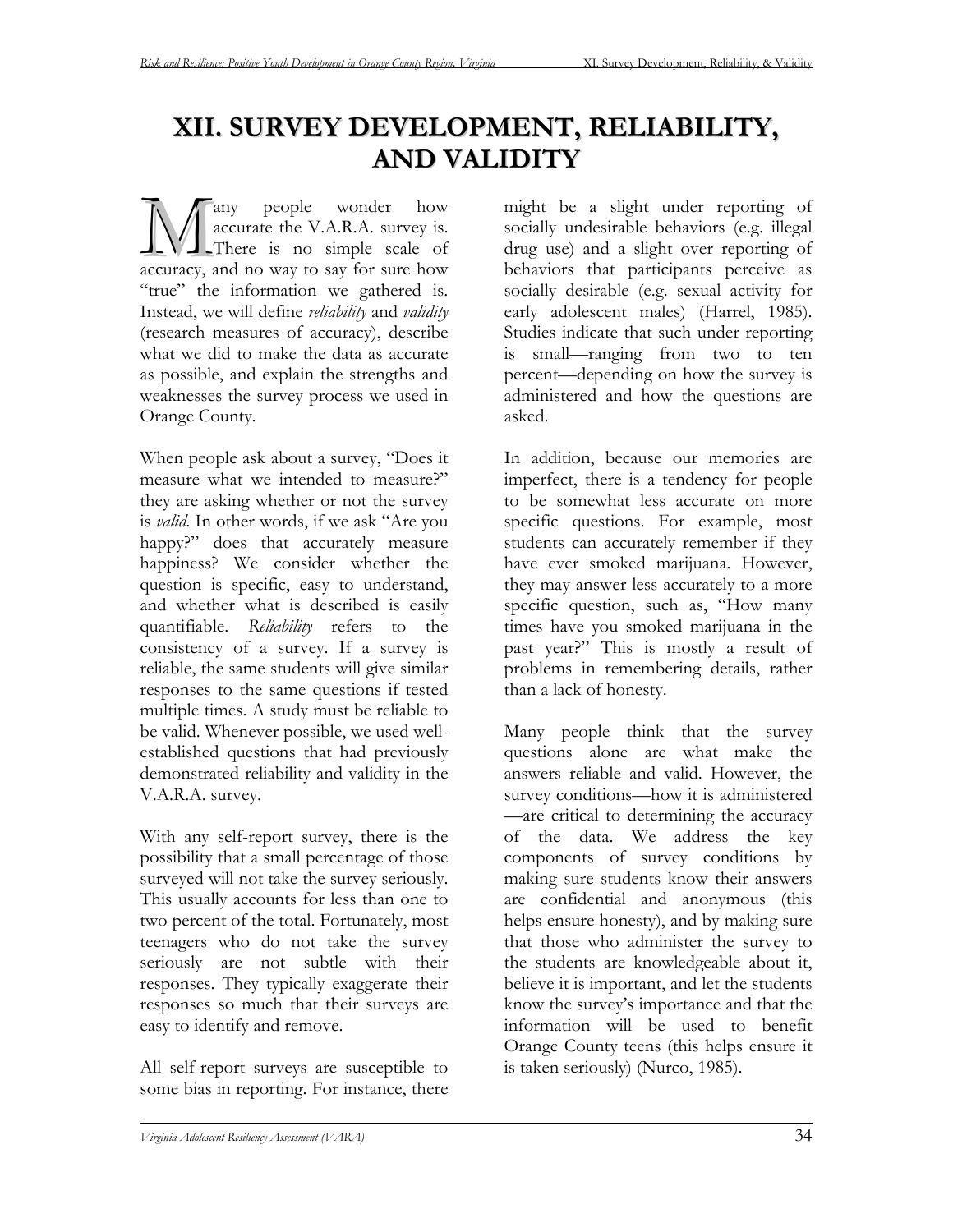Another question often asked about surveys of this kind is how these students' responses represent students' responses in general. The responses from this survey only represent the responses of students who are enrolled in Orange County public middle and high schools (not those who have dropped out or who are enrolled in private schools) and who attended school on the day the survey was given. We know that, in general, students who are absent more often or who skip school (Johnson and O'Malley, 1985) or those who drop out of school (Ellickson, Saner, & McGuigan, 1997; Hadar, Barak, Hadar, & Ring, 1997) are more likely to use illegal drugs, drink alcohol, smoke, and to engage in dangerous and problematic activities, so these findings may show slightly less than actual levels of these kinds of problem behaviors in all Orange

County teens. Also, some researchers have found that people *underestimate* how much they use drugs (McAllister & Makkai, 1992; Morral, McCaffrey & Iguchi, 2000), so we may see some of that effect in these results.

In addition to the safeguards mentioned above, this survey also includes an honesty question. In Orange County,  $75%$ of the teens that responded to the survey said they were "honest on all questions," and an additional 17% said they were "honest on all but a few questions." Though these are still the teens' perceptions, the responses to these questions lead us to believe that nearly all teens that responded took the survey seriously, and the data are accurate reflections of their perceptions.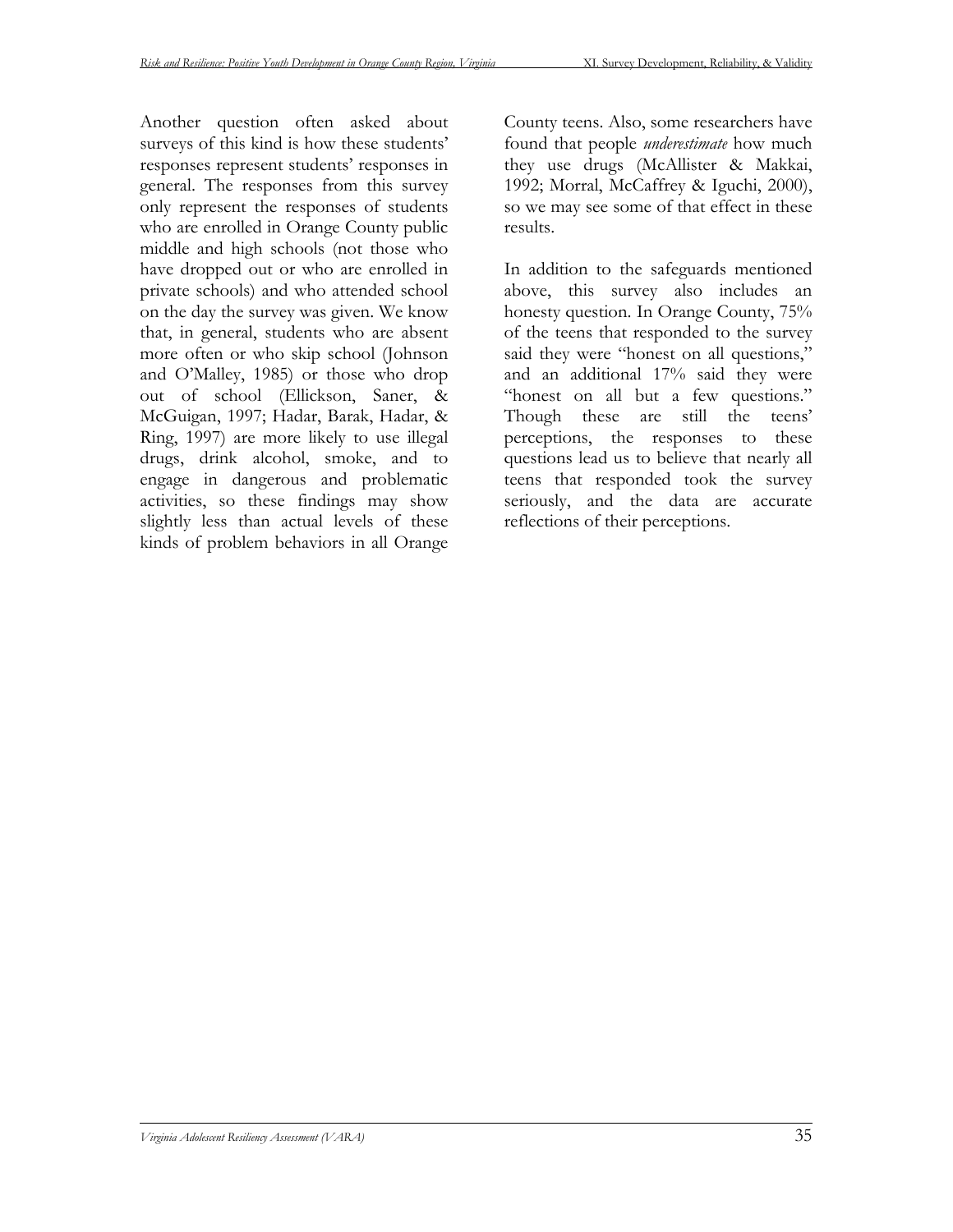#### **REFERENCES**

Benson, P. (1990). *The troubled journey: A portrait of*  $6<sup>th</sup>$ *-12<sup>th</sup> grade youth.* Lutheran Brotherhood, Minnesota.

Bogenschneider, K., Small, S., & Riley, D. (1990). *An ecological, risk-focused approach for addressing youth at-risk issues.* Presented during the National Extension Youth at Risk Summit, Washington, DC

Brown, B. (1990). Peer groups. In S. Feldman & G. Elliot (Eds.) *At the threshold: The developing adolescent* (p. 171-196). Cambridge, MA: Harvard University Press.

Brown, B., Lohr, J., & McClenahan, E. (1986). Early adolescents' perceptions of peer pressure. *Journal of Early Adolescence,* 6, 1-24.

Carnegie Council on Adolescent Development (1992). *A matter of time: Risk and opportunity for after-school hours.* Washington, DC: Carnegie Council of Adolescent Development.

Centers for Disease Control. (1998). Youth Risk Behavior Surveillance Survey, 1-44.

Chen, K., & Kandel, D. (1995). The natural history of drug use from adolescence to mid-thirties in a general population sample. *American Journal of Public Health*, 85, 41-47.

Chilman, C. (1990). Promoting healthy adolescent sexuality. *Family Relations*, 39, 123-131.

Clasen, D. & Brown, B. (1985). The multidimensionality of peer pressure in adolescence. *Journal of Youth and Adolescence*, 14, 451-568.

Cummings, K., Pechacek, T., & Shopland, D. (1994). The illegal sale of cigarettes to U.S. minors: Estimates by state. *American Journal of Public Health*, 84, 300-302.

Dahlberg, L.L. (1998). Youth violence in the United States: Major trends, risk factors, and prevention approaches. *American Journal of Preventive Medicine*, 14, 259-272.

Davies, B., Trout, N., Womack, K. (1997). *Characteristics and Conditions of Teenage Safety Belt Use.* National Highway Traffic Safety Administration. Washington, DC

Demo, D., Small, S., & Savins-Williams. (1987). Family relations and the selfesteem of adolescents and their parents. *Journal of Marriage and the Family*, 49, 705- 715.

Ellickson, P., Saner, H., & McGuigan, K. (1997). Profiles of violent youth: Substance use and other concurrent problems. *American Journal of Public Health*, 87(6), 985-991.

Elliot, D., Hamburg, B., & Williams, K. (1998). *Violence in the American Schools.* Cambridge: Cambridge University Press.

Fisher, M., Golden, N., Katzman, D., Kriepe, B., Rees, J., Schebendach, J., Sigman, G., Ammerman, S., & Hoberman, H. (1995). Eating disorders in adolescents: A background paper. *Journal of Adolescent Health*, 16, 420-437.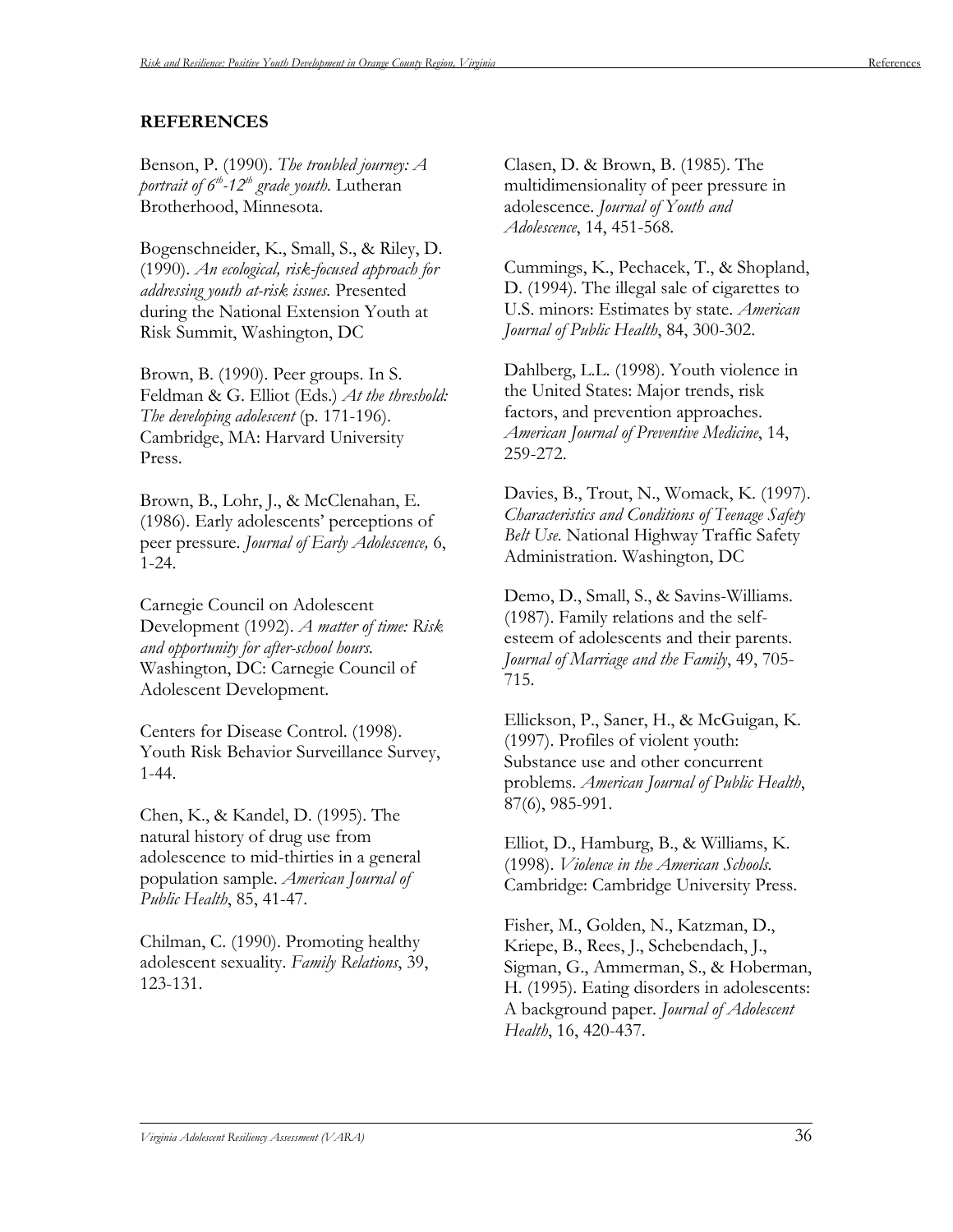Gans, J. (1990). *America's Adolescents: How healthy are they?* Chicago: American Medical Association.

Garland, A.F. & Zigler, E. (1993). Adolescent suicide prevention: Current research and social policy implications. *American Psychologist*, 48(2), 169-182.

Gralen, S., Levine, M., Smolak, L., & Murnen, S.K. (1990). Dieting and disordered early and middle adolescence: Do the influences remain the same? *International Journal of Eating Disorders*, 9(5), 501-512.

Hadar, U., Barak, Y., Hadar, O., & Ring, A. (1996). Patterns of psychoactive drug use by detached youths. *New trends in Experimental & Clinical Psychiatry*, 12(4), 261-264.

Harrel, A.V. (1985). Validation of selfreport: The research record. In B.Rouse, N. Kozel, & L. Richards (Eds.) *Self-report methods of estimating drug use: Meeting current challenges to validity.* Rockville, MD: National Institute of Drug Abuse.

Hayes, C. (Ed.) (1987). *Risking the future: Adolescent sexuality pregnancy and childbearing* (Vol. 1). Washington, DC: National Academy Press.

Johnston, L., Bachman, J., & O'Malley, P. (1997). *Monitoring the Future*. Ann Arbor, MI: Institute of Social Research.

Johnson, L. & O'Malley, P. (1985). In B. Rouse, N. Kozel, & L. Richards (Eds.) *Self-report methods in estimating drug use: Meeting current challenges to validity.* Rockville, MD: National Institute for Drug Abuse.

Juvenile Justice (1999). *Violence After School*. 1999 National Report Series: Juvenile Justice Bulletin. U.S. Department of Justice, Office of Justice Programs,

Office of Juvenile Justice and Delinquency Prevention.

Kandel, D.B. (1986). Processes of peer influences in adolescence. In R.K. Silbereisen et al (Eds.), *Development as action in context*. Berlin: Springer Bass Publishers.

Kingery, P., McCoy-Simandle, L., & Clayton, R. (1997). Risk factors for adolescent violence. *School Psychology*, 18, 49-60.

Koenig, L., & Gladstone, T. (1998). Pubertal development and school transition: Joint influences on depressive symptoms in middle and late adolescents. *Behavior Modifications*, 22(3), 335-357.

Larson, R., & Kleiber, D. (1993). Daily experiences of adolescents. In Tolan & Cohler (Eds.) *Handbook of clinical research and practice with adolescents: Wiley series on personality processes.* (pp. 125-145). New York, NY: John Wiley & Sons.

McAllister, I., & Makkai, T. (1992). Correcting for the underreporting of drug use in opinion surveys. *International Journal of the Addictions*, 26(9), 945-961.

Miller, B. & Moore, K. (1990). Adolescent substance sexual behavior, pregnancy, and parenting: Research through the 1980s. *Journal of Marriage and the Family*, 52, 1025- 1044.

Morral, A., McCaffrey, D., & Iguchi, M. (2000). Hardcore drug users claim to be occasional users: Drug frequency underreporting. *Drug and Alcohol Dependence*, 57(3), 193-202.

Nurco, D. (1985). A discussion of validity. In B. Rouse, N. Kozel, & L. Richards (Eds.) *Self-report methods of estimating drug use: Meeting current challenges of validity.* Rockville, MD: National Institute on Drug Abuse